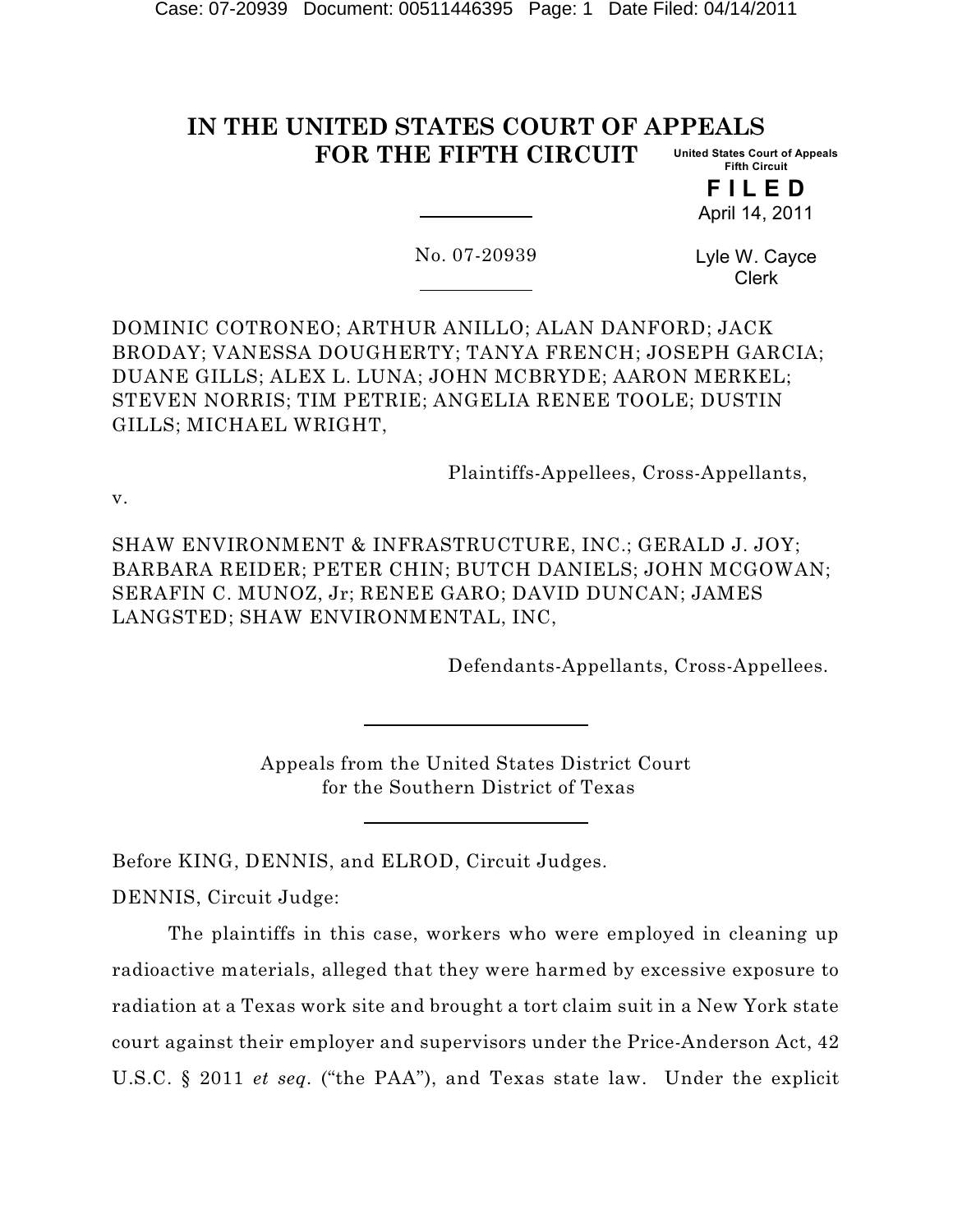removal provision of the PAA, 42 U.S.C. § 2210 (n)(2), the defendants removed this case to the United States District for the Southern District of Texas, where the alleged injuries occurred. That district court granted the defendants' motion for summary judgment as to the plaintiffs' claims that were predicated on bodily injuries and illnesses, holding that the plaintiffs had failed to show a genuine issue of material fact as to whether their physical harms had been caused by overexposure to radiation. At the same time, the district court denied the defendants' motion for summary judgment with respect to the plaintiffs' claims for damages based on "offensive contact" battery by radiation. The district court held that, whereas the bodily injury and illness claims arose under federal law by operation of the PAA, 42 U.S.C. § 2014(hh), the plaintiffs' "offensive contact" claims arose solely under Texas law. The district court declined to exercise supplemental jurisdiction over what it saw as purely state-law claims and dismissed them without prejudice.

This panel unanimously affirms the district court's summary judgment dismissing the plaintiffs' physical injury and illness claims. But we unanimously conclude that the district court erred in treating the plaintiffs' "offensive contact"claims as if they arose solely under Texas law. Although all of the plaintiffs' claims are derived from Texas law, they are deemed to arise under federal law by the PAA, because they are part of a "suit asserting public liability" as defined by the PAA. *See id.* This panel is divided, however, upon what further action the district court must take in respect to the "offensive contact" battery claims. A majority of the panel, Judges KING and ELROD, concludes that the "offensive contact" claims fail under the PAA and must be dismissed with prejudice because the plaintiffs have not shown that these claims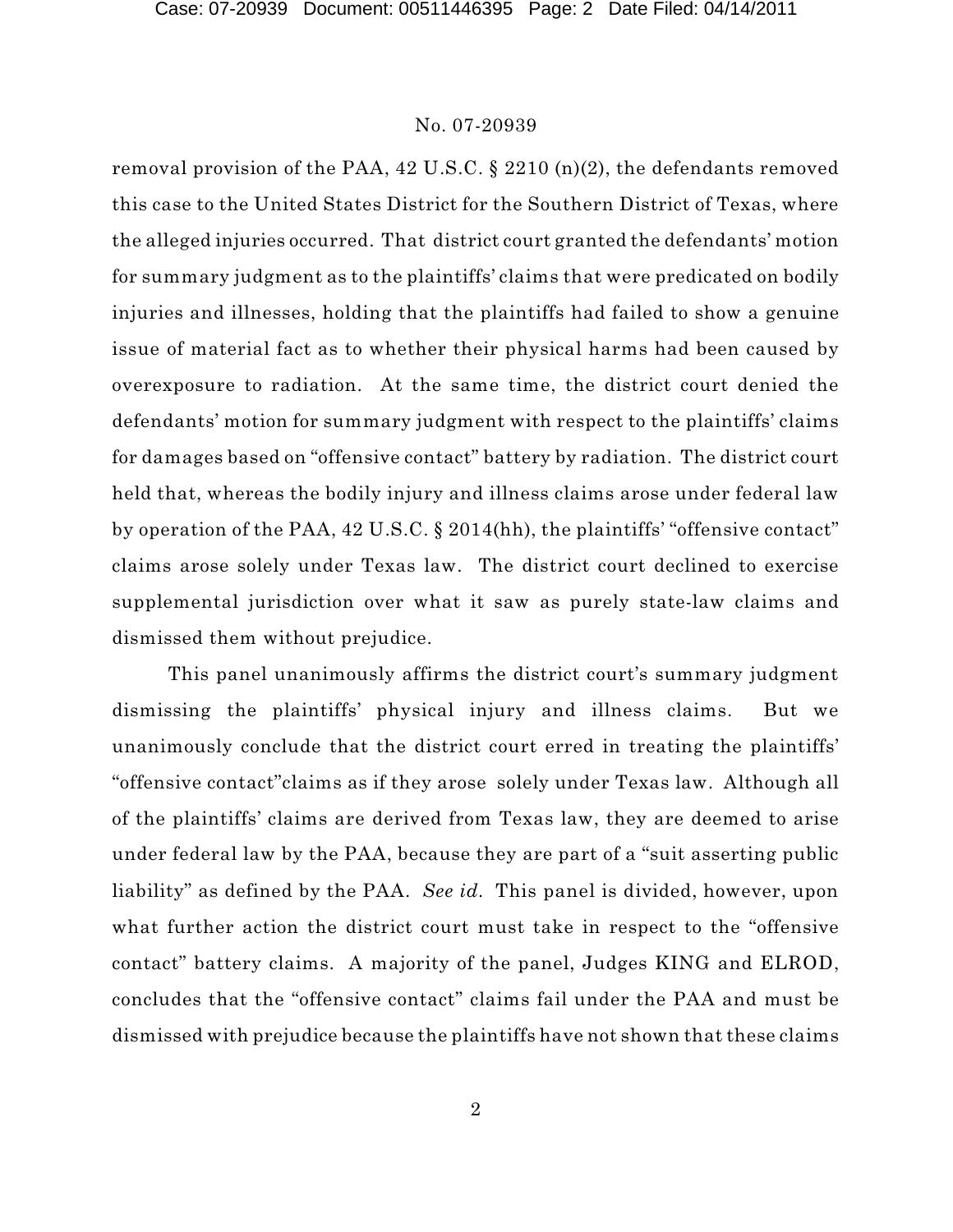arose from a nuclear incident, and therefore cannot establish public liability. In a separate dissenting opinion, *infra* at 22-36, I explain why I disagree with that result and would remand the plaintiffs' "offensive contact" battery claims to the district court for further adjudication.

#### **I.**

Pursuant to a government contract, Shaw Environmental, Inc. cleaned up radioactive material at a former nuclear source fabrication facility in Webster, Texas. The plaintiffs, who were employed by Shaw's subcontractors at the Texas work site for the project, contend that Shaw and its supervisors exposed them to excessive levels of radiation during their employment. Such exposure, especially to americium-241 and cesium-137, allegedly caused them to suffer certain bodily injuries and illnesses.<sup>1</sup> According to the plaintiffs, defendants failed to take appropriate precautions that could have prevented this excessive exposure. They claim, for instance, that "inappropriate radiation waste bags were purchased from the Dollar Store to save money."

They sued the defendants in a New York state court, asserting Texas state-law claims for negligence, gross negligence, negligence per se, and assault and battery. The plaintiffs' complaint alleges not only that the defendants' intentional or negligent conduct caused their bodily injuries and illnesses (bodily injury claims), but also that the defendants intentionally or knowingly caused

 $<sup>1</sup>$  The plaintiffs allege the following illnesses and injuries: "throat irritation,</sup> dizziness/vertigo, liver ammonia, skin infection/rashes/exposure, high blood pressure, hair loss, enlarged prostate, ear infections, sinus infections/problems, gallstones, polyps in throat, nodules on vocal cords, aggravated allergies/asthma, joint or bone pain/problems, vomiting, dehydration, teeth problems, lumps/cysts, depression, irregular menstrual cycles, rectal bleeding, infertility, anemia, heart palpitations/chest pains, blood in urine, kidney stones, bloody noses, stress/anxiety attacks, extreme fatigue, numbness, mole discoloration, sleeping difficulties, and headaches."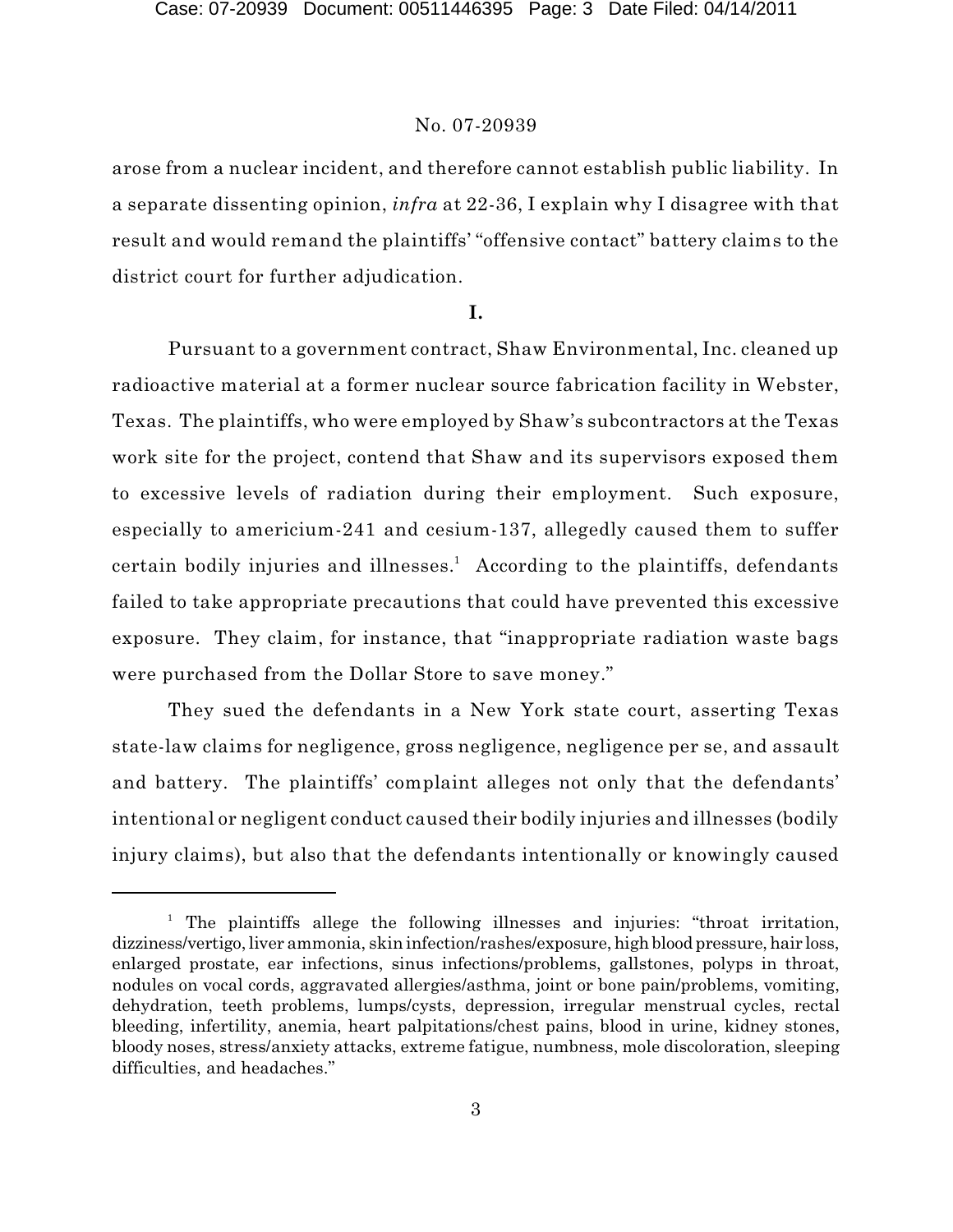excessive amounts of radiation to make offensive physical contact with them ("offensive contact" claims). The "offensive contact" claims are battery claims, which do not require a showing of physical injury.

It is undisputed that the plaintiffs' bodily injury claims are deemed to arise under federal law by virtue of the PAA, 42 U.S.C. § 2014(hh). Pursuant to the PAA's venue and removal provision,  $42 \text{ U.S.C.}$  §  $2210(n)(2)$ , the defendants removed this action to the United States District Court for the Southern District of Texas, the district where the incidents giving rise to the complaint occurred. The parties proceeded with discovery, and on the plaintiffs' motion, the district court admitted two expert reports by Dr. Marvin Resnikoff. These reports opined that the plaintiffs' injuries could have been caused by their workplace exposure to radiation. The district court also admitted the report of the defendants' expert, Dr. Robert E. Jackson, to the contrary. After the deadline for expert discovery, the plaintiffs attempted to designate a previously undisclosed expert, Dr. Kalpana Patel, but the district court excluded Dr. Patel as a witness and her affidavit as untimely.

Following discovery, the defendants moved for summary judgment, arguing that the plaintiffs had not provided legally sufficient evidence to create a factual issue as to whether their physical injuries or illnesses had been caused by their exposure to radiation at the cleanup site. The defendants also argued that the "offensive contact" claims were legally excluded by the PAA and therefore were extinguished and not actionable. The district court held that the plaintiffs had failed to show a genuine issue of material fact as to whether their physical harms had been caused by overexposure to radiation, and accordingly granted the defendants' summary judgment motion in part.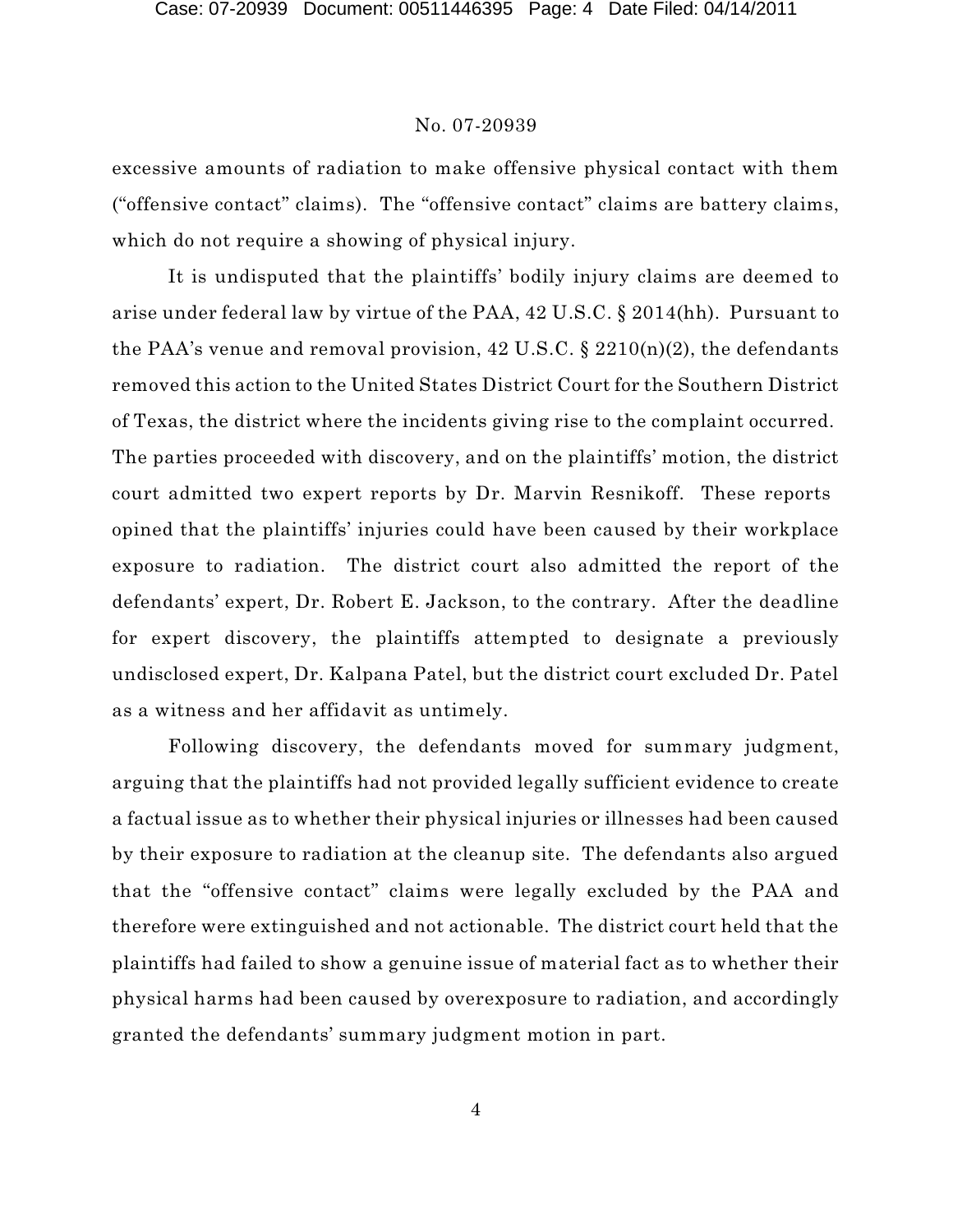As to the plaintiffs' "offensive contact" claims, however, the district court determined that the defendants were not entitled to summary judgment. The district court held that these claims were not deemed to arise under the PAA by operation of 42 U.S.C. § 2014(hh) and were therefore purely state-law claims. The district court reasoned that federal causes of action under the PAA are available only for suits asserting liability arising out of "nuclear incident[s]," which are defined as occurrences causing "bodily injury, sickness, disease, or death," *id.* § 2014(q); and that because the "offensive contact" claims did not arise out of a "nuclear incident," they fell outside the PAA's scope. Furthermore, the district court declined to exercise supplemental jurisdiction over the "offensive contact" claims, which it observed "present novel legal issues not previously addressed by the Texas Supreme Court." Accordingly, the district court dismissed the "offensive contact" claims without prejudice, allowing the plaintiffs to refile them in state court.

This appeal followed. The defendants argue that the plaintiffs' "offensive contact" claims should have been dismissed on the merits because they are barred by the PAA. The plaintiffs cross-appeal, challenging the summary judgment dismissing their bodily injury and illness claims.

# **II.**

We review a district court's summary judgment *de novo*, "guided by the same standard as the district court: Federal Rule of Civil Procedure 56." *In re Segerstrom*, 247 F.3d 218, 223 (5th Cir. 2001). Summary judgment is appropriate when "there is 'no genuine dispute as to any material fact and the movant is entitled to judgment as a matter of law.'" *Kovacic v. Villarreal*, 628 F.3d 209, 211 (5th Cir. 2010) (quoting Fed. R. Civ. P. 56(a)). "The party moving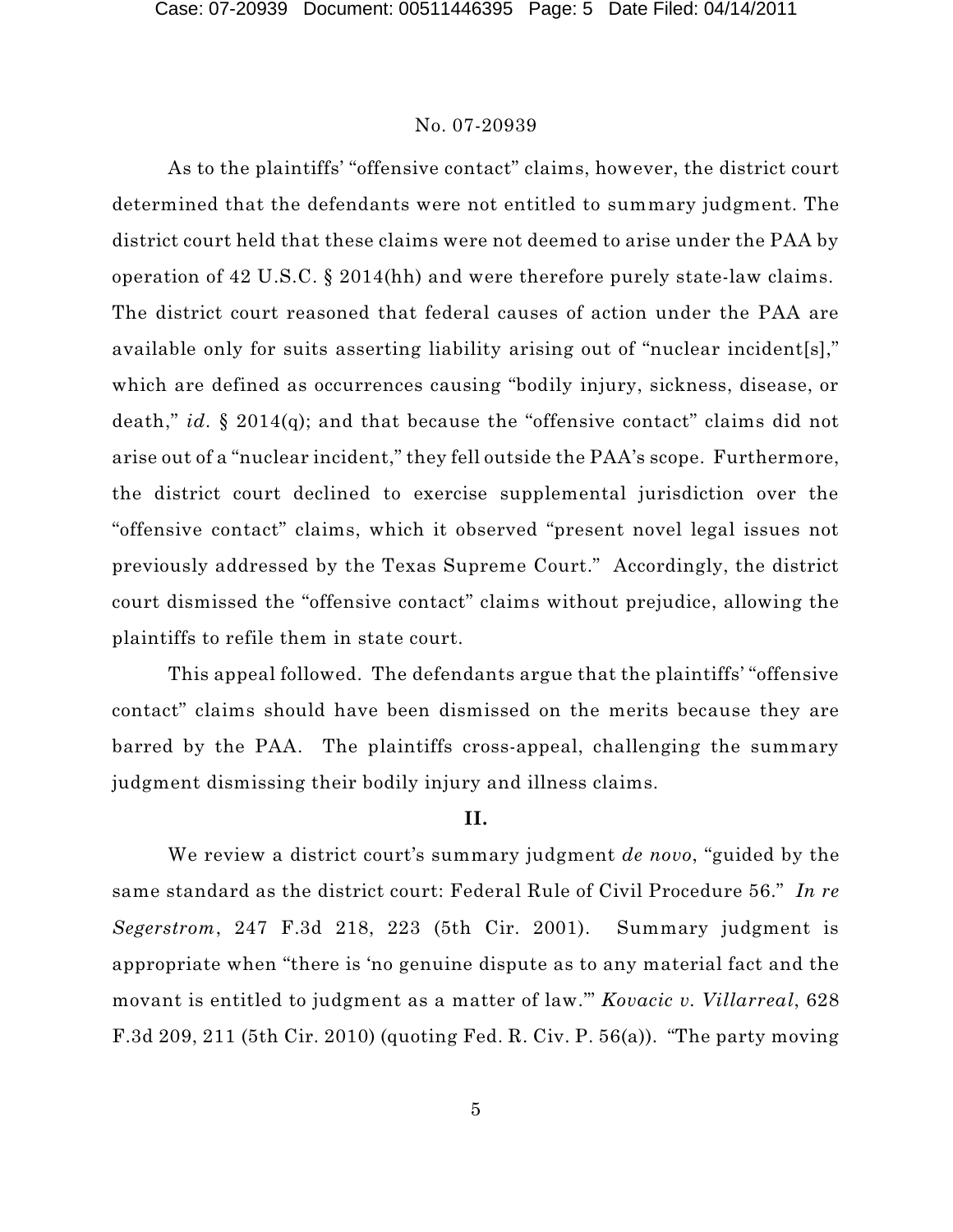for summary judgment must establish that there are no genuine issues of material fact. 'Once the moving party makes that showing, however, the burden shifts to the nonmoving party to show that summary judgment is not appropriate.'" *Provident Life & Accident Ins. Co. v. Goel*, 274 F.3d 984, 991 (5th Cir. 2001) (quoting *Fields v. City of S. Houston*, 922 F.2d 1183, 1187 (5th Cir. 1991)). "Thus, to defeat a motion for summary judgment, the nonmoving party must 'go beyond the pleadings and by her own affidavits, or by the depositions, answers to interrogatories, and admissions on file, designate specific facts showing that there is a genuine issue for trial.'" *Id.* (quoting *Celotex Corp. v. Catrett*, 477 U.S. 317, 324 (1986)). "The evidence of the non-movant is to be believed, and all justifiable inferences are to be drawn in his favor." *Id.* (quoting *Anderson v. Liberty Lobby, Inc.*, 477 U.S. 242, 255 (1986)) (internal quotation mark omitted).

The PAA, as amended in 1988, establishes a federal cause of action known as a "public liability action" for tort claims arising out of incidents involving radioactive materials. This cause of action "is built around preexisting state law, [but] contains some distinctively federal elements as well." *O'Conner v.* Commonwealth Edison Co., 13 F.3d 1090, 1096 (7th Cir. 1994).<sup>2</sup> "In explicitly providing that the 'substantive rules for decision' in public liability actions 'shall be derived from' the law of the state in which the nuclear incident occurred, . . . Congress expressed its intention that state law provides the content of and

 $\degree$  The Act "dictates the limitations period for a public liability cause of action, 42 U.S.C.  $\S 2210(n)(1)$ , provides for venue,  $\S 2210(n)(2)$ , limits the availability of punitive damages in an action arising out of [a nuclear incident],  $\S$  2210(s), and mandates that normally-available defenses be waived in the cases of [extraordinary nuclear occurrences],  $\S 2210(n)(1)$ . The ... Act, therefore, forms the state-based cause of action into the federal mold." *O'Conner*, 13 F.3d at 1096.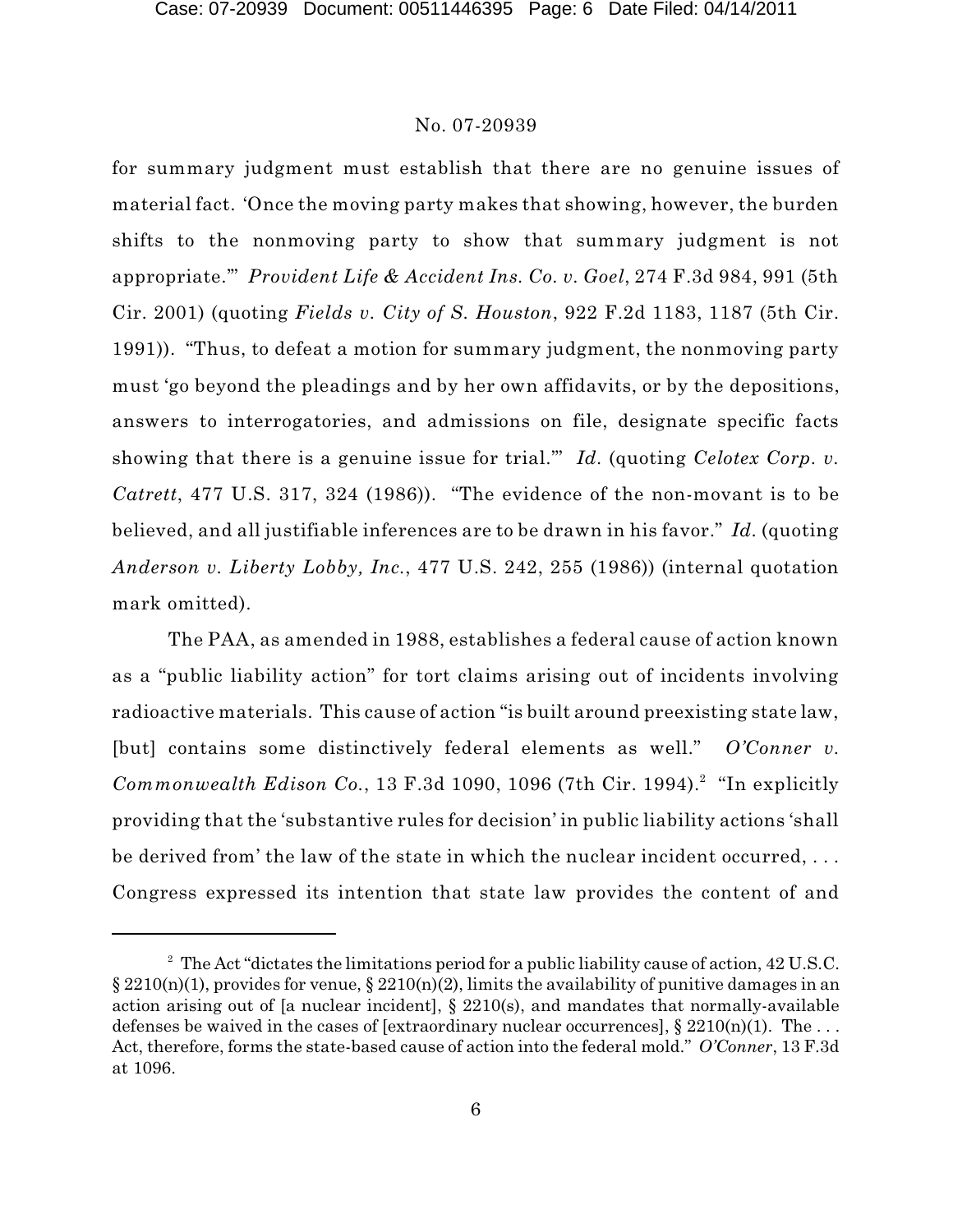operates as federal law." *In re TMI Litig. Cases Consol. II*, 940 F.2d 832, 855 (3d Cir. 1991) (quoting 42 U.S.C. § 2014(hh)). "Thus, a state cause of action is not merely transferred to federal court; instead, a new federal cause of action supplants the prior state cause of action." *O'Conner*, 13 F.3d at 1099-1100. "Congress clearly intended to supplant all possible state causes of action when the factual prerequisite[s] of the statute are met." *In re TMI*, 940 F.2d at 857. "Congress desired that state law provide the content for and operate as federal law . . . in the context of a complex federal scheme which would mold and shape any cause of action grounded in state law." *O'Conner*, 13 F.3d at 1100.

In short, a plaintiff who asserts any claim arising out of a "nuclear incident" as defined in the PAA,  $42$  U.S.C.  $\S 2014(q)$ , "can sue under the [PAA] or not at all." *Nieman v. NLO, Inc.*, 108 F.3d 1546, 1553 (6th Cir. 1997). "His federal claim will be derived from state law," *id.*, "unless such law is inconsistent with the provisions of  $\S$  2210]," 42 U.S.C.  $\S$  2014(hh).

Because the parties agree that the plaintiffs' bodily injury claims arise under the PAA, we first address the district court's summary judgment on those claims, before resolving the dispute regarding the proper disposition of the "offensive contact" claims.

# **A.** 3

On cross-appeal, the plaintiffs argue that the district court erred in dismissing their bodily injury claims for failure to provide evidence that excessive radiation exposure at the cleanup site caused the plaintiffs' injuries. Our review of the record confirms that the district court properly entered

<sup>&</sup>lt;sup>3</sup> Judge Dennis concurs in affirming the district court's summary judgment dismissing the plaintiffs' bodily injury and illness claims but disagrees in part with the majority's reasoning in part II(A) of this opinion, as set forth in footnote 1 of his partial dissent.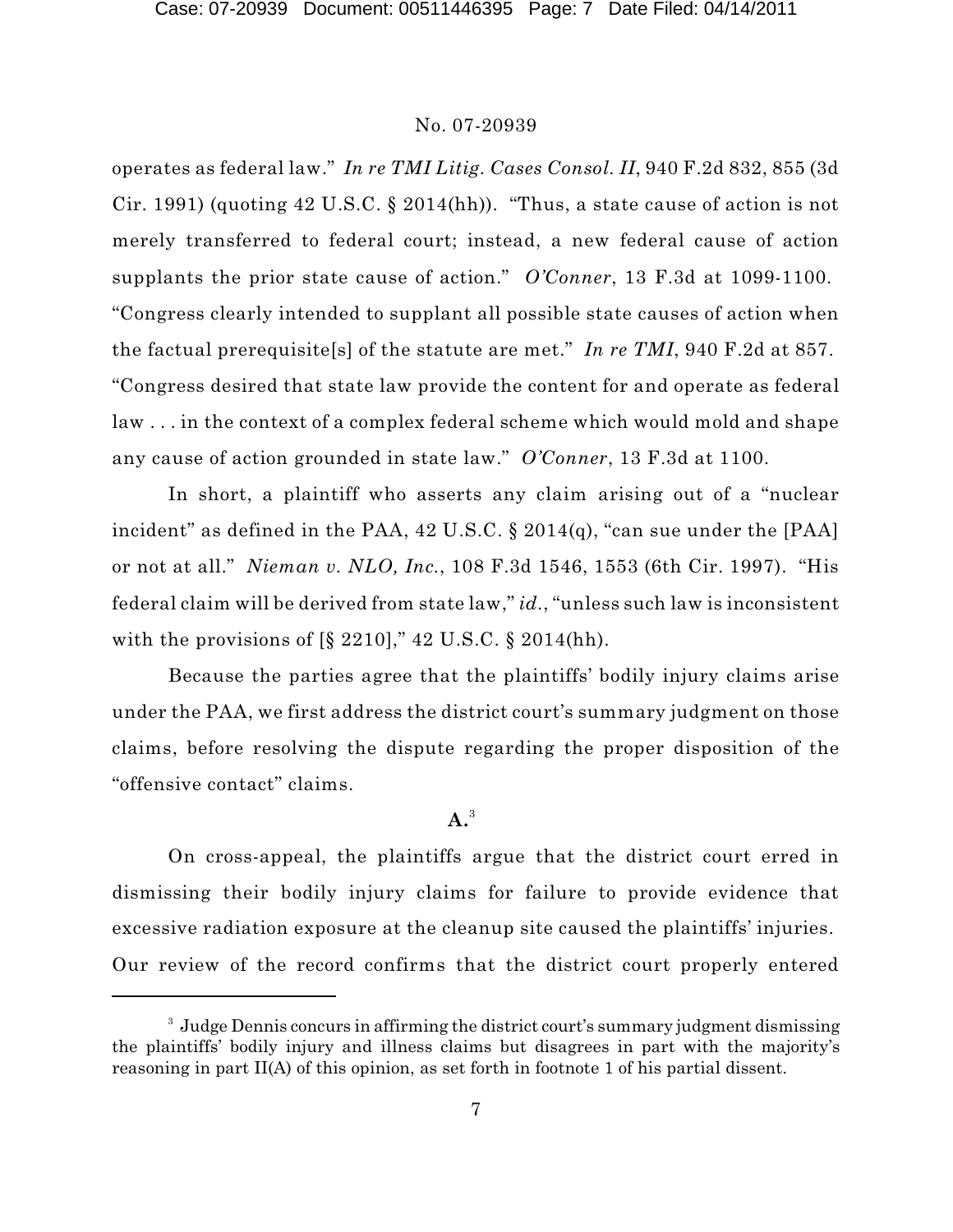summary judgment for the defendants on these claims. The plaintiffs' evidence was insufficient to raise a genuine issue of fact as to whether there was a causal connection between the radiation exposure and the plaintiffs' claimed injuries.

The plaintiffs attempted to use epidemiological studies to establish that their overexposure to radiation caused their physical harms. The Texas Supreme Court has held that epidemiological studies can be used "to raise a fact issue on causation" only if three conditions are met: (1) the studies are scientifically reliable and show a "substantially elevated risk," (2) the claimant is "similar to those in the studies," and (3) "if there are other plausible causes of the injury or condition that could be negated, the plaintiff must *offer evidence excluding those causes with reasonable certainty.*" *Merrell Dow Pharm., Inc. v. Havner*, 953 S.W.2d 706, 720 (Tex. 1997) (emphasis added).

We need not address the first two *Havner* conditions because we agree with the district court that the plaintiffs have failed to satisfy the third: they have not offered evidence excluding other plausible causes of their injuries with reasonable certainty. The defendants' expert, Dr. Jackson, offered numerous plausible causes, other than radiation exposure, for the plaintiffs' alleged injuries. The plaintiffs' expert, Dr. Resnikoff, offered no deposition testimony or evidence excluding with reasonable certainty Dr. Jackson's proposed alternative causes; to the contrary, Dr. Resnikoff acknowledged that the plaintiffs' injuries might have been caused by factors other than their exposure to radiation. Similarly, Dr. Patel's affidavit made no effort to exclude other possible causes of the plaintiffs' injuries. Indeed, her affidavit did not dispute Dr. Jackson's assertion: "[I]t is true, as described in Dr. Jackson's Report, that all of the disorders and conditions being experienced by the Plaintiffs could come from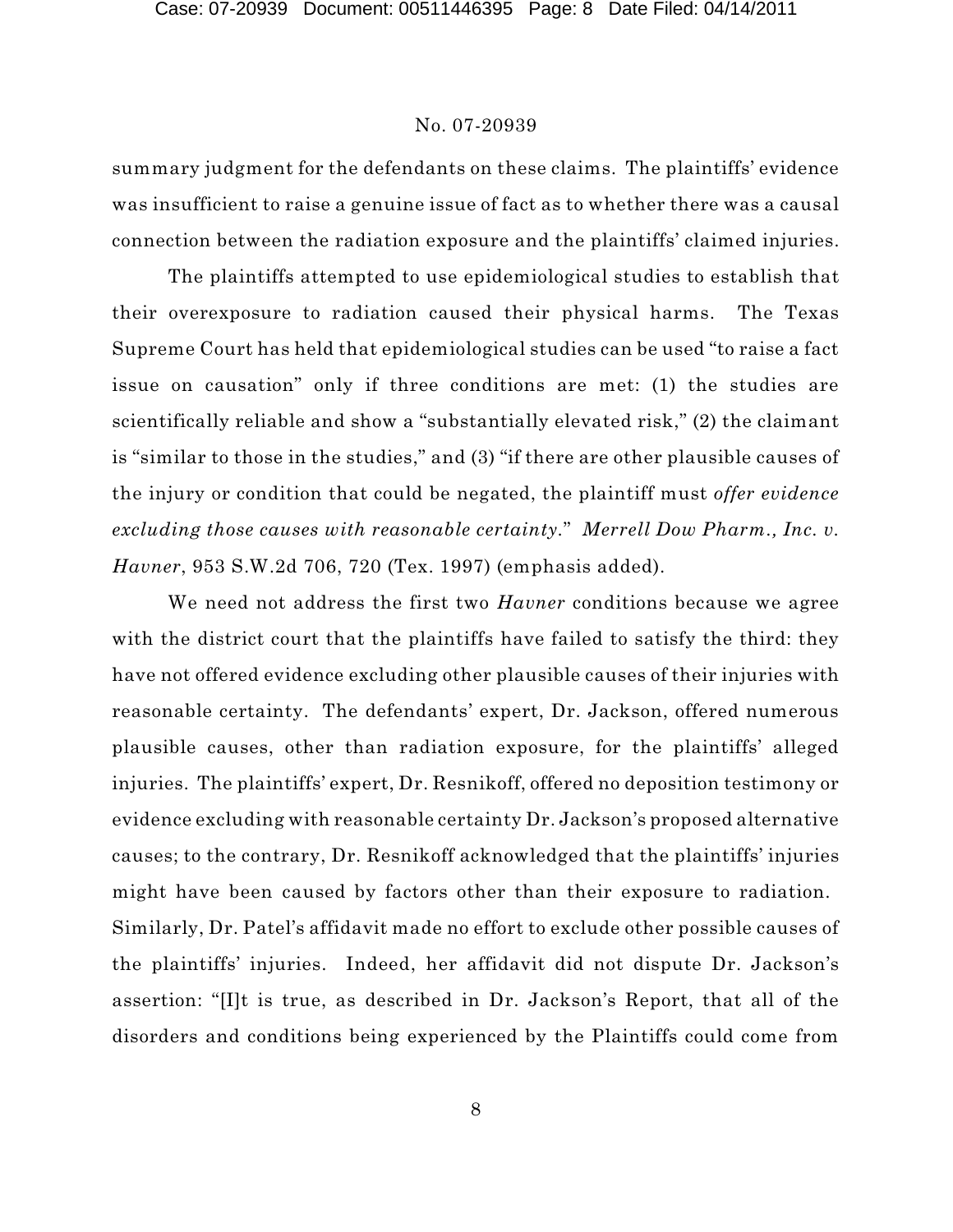other causes." Although Dr. Patel's affidavit countered that "these disorders and conditions can *also* be caused by radiation exposure," it did nothing to exclude Dr. Jackson's suggested alternative causes with reasonable certainty. *See E.I. du Pont de Nemours & Co. v. Robinson*, 923 S.W.2d 549, 559 (Tex. 1995) (holding that an expert's "failure to rule out other causes of the damage renders his opinion little more than speculation"); *Mobil Oil Corp. v. Bailey*, 187 S.W.3d 265, 274-75 (Tex. App.—Beaumont 2006, pet. denied) (holding, under *Havner*, that the plaintiffs did not offer sufficient evidence that asbestos exposure caused the decedent's lung cancer because the plaintiffs' experts did not exclude other plausible causes, such as smoking, with reasonable certainty)*; Exxon Corp. v. Makofski*, 116 S.W.3d 176, 188-89 (Tex. App.—Houston [14th Dist.] 2003, pet. denied) (holding that under *Havner*, that the plaintiffs did not offer sufficient evidence that benzene caused the decedent's anemia because their expert did not exclude other plausible alternative causes, such as iron deficiency, with reasonable certainty). Thus, even taking into account Dr. Patel's affidavit, the plaintiffs have failed to satisfy their burden of excluding other plausible causes of their injuries with reasonable certainty. $^{\rm 4}$  Accordingly, we affirm the summary judgment as to the plaintiffs' bodily injury claims.

# **B.** 5

We now consider the plaintiffs' "offensive contact" claims. In order to determine whether these claims arise under the PAA, we must examine the

<sup>&</sup>lt;sup>4</sup> The district court excluded Dr. Patel as an expert and Dr. Patel's affidavit as untimely, a ruling which the plaintiffs now appeal. We need not address the issue, however, in light of our conclusion that summary judgment was appropriate, even considering Dr. Patel's affidavit.

 $<sup>5</sup>$  Judge Dennis joins fully in this part of this opinion.</sup>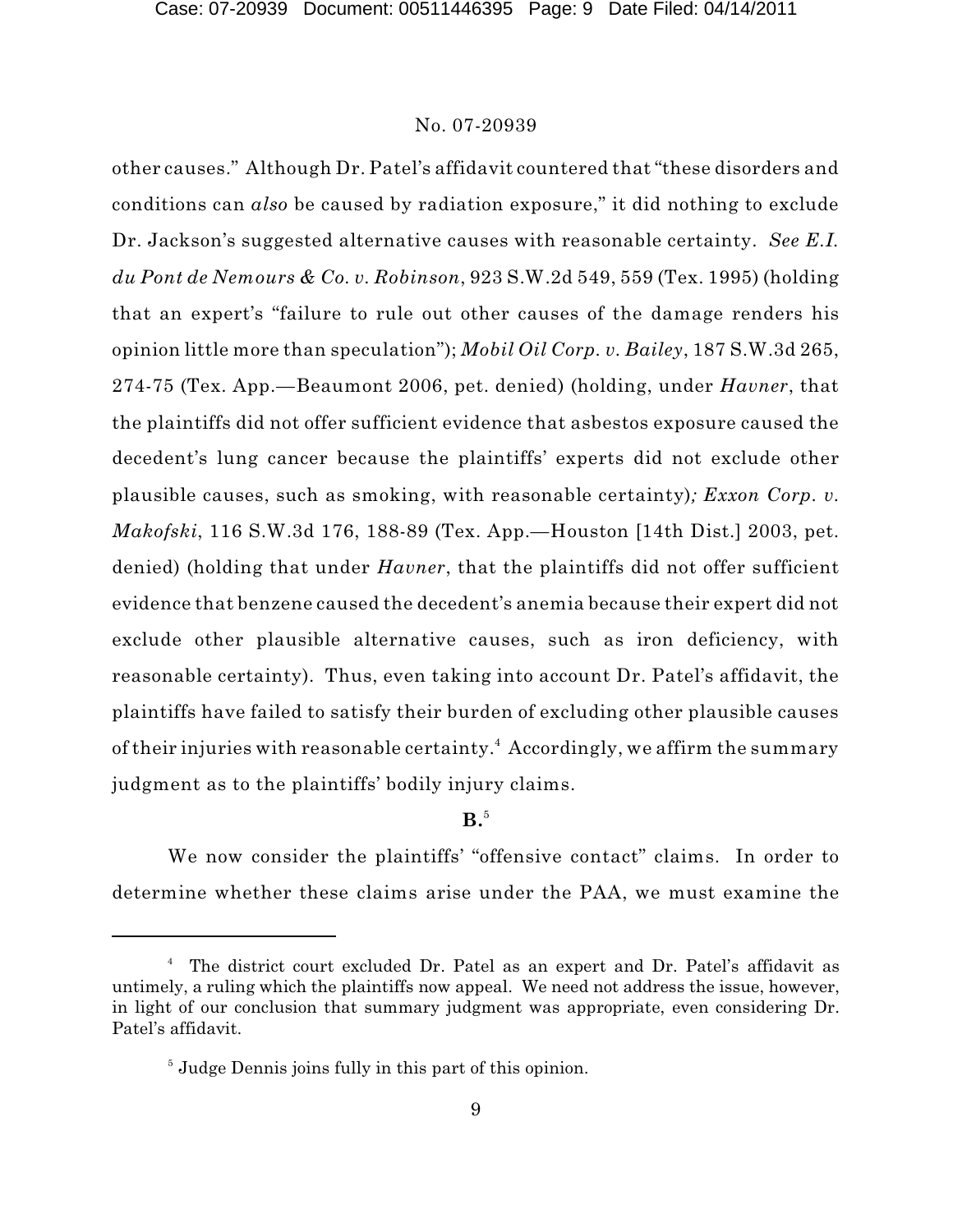precise language of the PAA, and especially § 2014(hh), which defines the term "public liability action" and identifies the legal rules that govern such actions. "'The objective of a court called upon to interpret a statute is to ascertain congressional intent and give effect to legislative will.' The clearest indication of congressional intent is the words of the statute itself. When the language of a statute is unambiguous we must follow its plain meaning." *Davis v. Johnson*, 158 F.3d 806, 810 (5th Cir.1998) (citations omitted) (quoting *Johnson v. Am. Airlines, Inc.*, 745 F.2d 988, 992 (5th Cir. 1984)).

The statute employs a chain of definitions to define the scope of a "public liability action." A "public liability action" means a "suit asserting public liability." 42 U.S.C. § 2014(hh). "Public liability" means "any legal liability arising out of or resulting from a nuclear incident."<sup>6</sup> Id. § 2014(w). A "nuclear incident" involves "bodily injury, sickness, disease, or death, or loss of or damage to property, or loss of use of property" caused by the "radioactive, toxic, explosive, or other hazardous properties of source, special nuclear, or byproduct material."<sup>7</sup> Id. § 2014(q). To summarize, a "public liability action" is a suit in which a party asserts that another party bears any legal liability arising out of an incident in which the hazardous properties of radioactive material caused bodily injury, sickness, or property damage.

 $6$  The definition provides for three exceptions, not relevant to this case. In addition, the definition includes liability arising from a "precautionary evacuation," not relevant here because the plaintiffs do not claim to have been involved in such an evacuation.

 $\frac{7}{7}$  The definition of "source, special nuclear, or byproduct material" is not at issue in this appeal. It is undisputed for present purposes that the plaintiffs were exposed to some radioactive waste that is encompassed by one or more of these terms. *See* 42 U.S.C. § 2014(e) (defining "byproduct material"); *id.* § 2014(z) (defining "source material"); *id.* § 2014(aa) (defining "special nuclear material").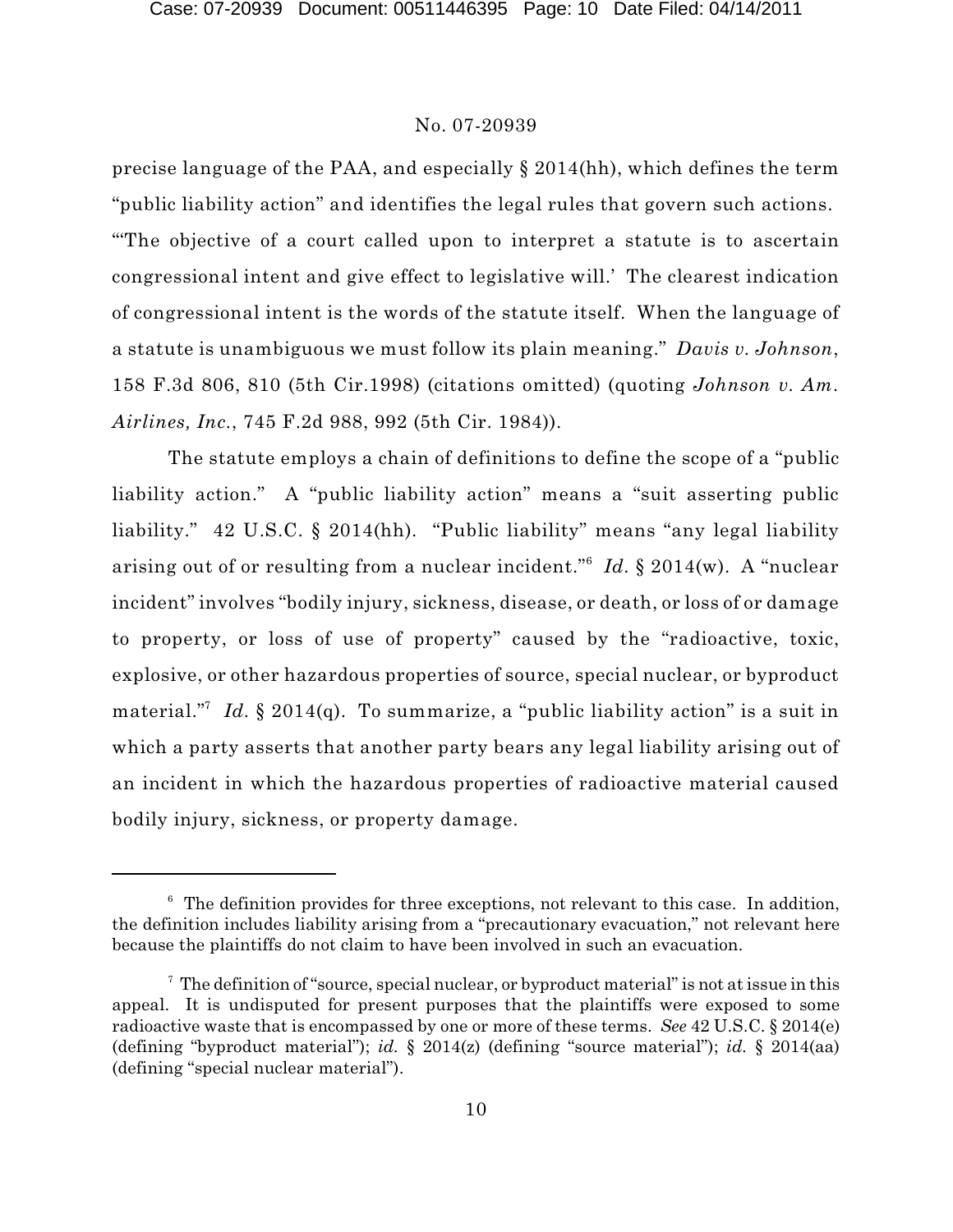This suit is a "public liability action" as defined by the PAA, because the plaintiffs allege that they suffered injuries and illnesses due to their exposure to radiation, and because they assert that the defendants bear legal liability arising out of these incidents of exposure to radiation.<sup>8</sup> Since it is a "public liability action," it is to be treated as arising under federal law: "A public liability action shall be deemed to be an action arising under section 2210 of this title . . . ." 42 U.S.C. § 2014(hh).

Therefore, the district court erred by holding that the plaintiffs' "offensive contact" claims did not arise under federal law. Those claims are part of this suit, which is a "public liability action." The PAA, in section 2014(hh), provides that the entire suit, not just particular claims that are part of the suit, "shall be deemed to be an action arising under section 2210." Therefore, the "offensive contact" claims, along with the plaintiffs' other claims, must be treated as arising under federal law. The fact that the plaintiffs have failed to produce sufficient evidence to survive summary judgment as to whether their injuries and illnesses were actually caused by their overexposure to radiation does not change this result. It nonetheless remains true that this action is a "suit *asserting* public liability." *Id.* § 2014(hh) (emphasis added). As such, it is a "public liability action" and therefore the entire suit is deemed to be an action arising under federal law.

Because this entire suit—the bodily injury claims as well as the "offensive contact" claims—arises under federal law, the district court's disposition of the "offensive contact" claims was erroneous. The district court believed the claims

<sup>&</sup>lt;sup>8</sup> Under the circumstances, we need not decide whether the plaintiffs could have avoided this result through artful pleading.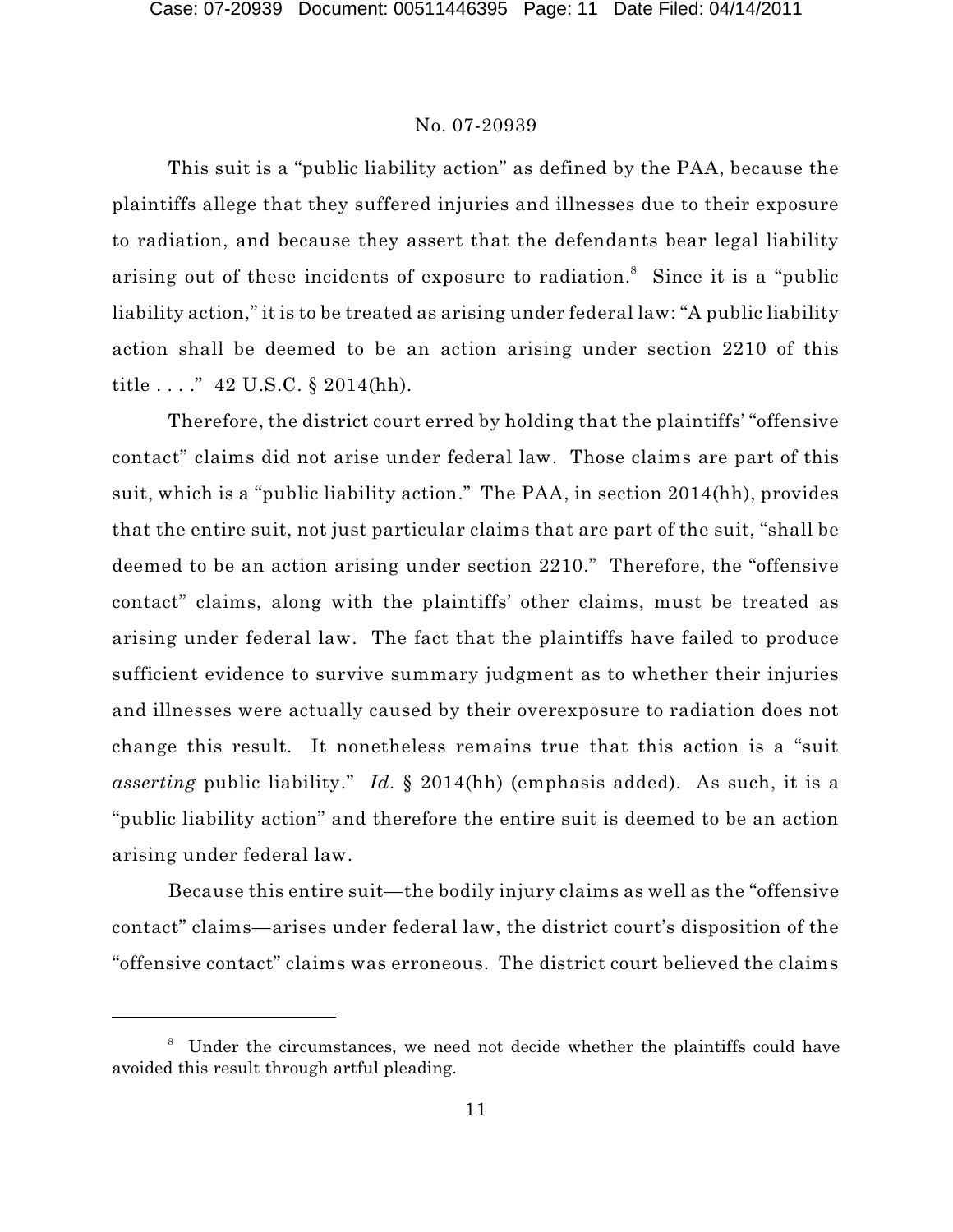arose exclusively under state law, declined to exercise supplemental jurisdiction over them, and thus dismissed the claims without prejudice. *See* 28 U.S.C. § 1367(c). Given that the claims actually arise under federal law by operation of the PAA, however, the district court had original, rather than supplemental, jurisdiction over them. As such, the district court could not decline to exercise that jurisdiction. *See New Orleans Pub. Serv., Inc. v. Council of the City of New Orleans*, 491 U.S. 350, 358-59 (1989).

# **C.** 9

Having established that the plaintiffs' "offensive contact" claims arise under federal law because they are part of a "public liability action," this court must consider whether such claims are compensable under the PAA. Section 2014(hh) provides that "[a] public liability action shall be deemed to be an action arising under section 2210 of this title, and the substantive rules for decision in such action shall be derived from the law of the State in which the nuclear incident involved occurs, unless such law is inconsistent with the provisions of such section." Thus, the claims in this case, including the "offensive contact" claims, are governed by substantive rules derived from Texas law unless that law is inconsistent with 42 U.S.C. § 2210. *See O'Conner*, 13 F.3d at 1100-01 ("[T]he court will have to assess whether the applicable state law is consistent with federal law."); *cf. Nieman*, 108 F.3d at 1560, 1562 (considering, but not resolving, the issue of "whether a claim for continuing trespass, as defined by Ohio law, is inconsistent with the Price-Anderson Act," specifically  $\S 2210(n)(1)$ .

<sup>&</sup>lt;sup>9</sup> Section II.C of this opinion and the result as to the "offensive contact" claims represent the views of the panel majority, Judge King and Judge Elrod. Judge Dennis disagrees with Section II.C and sets forth his reasons in a separate opinion dissenting in part.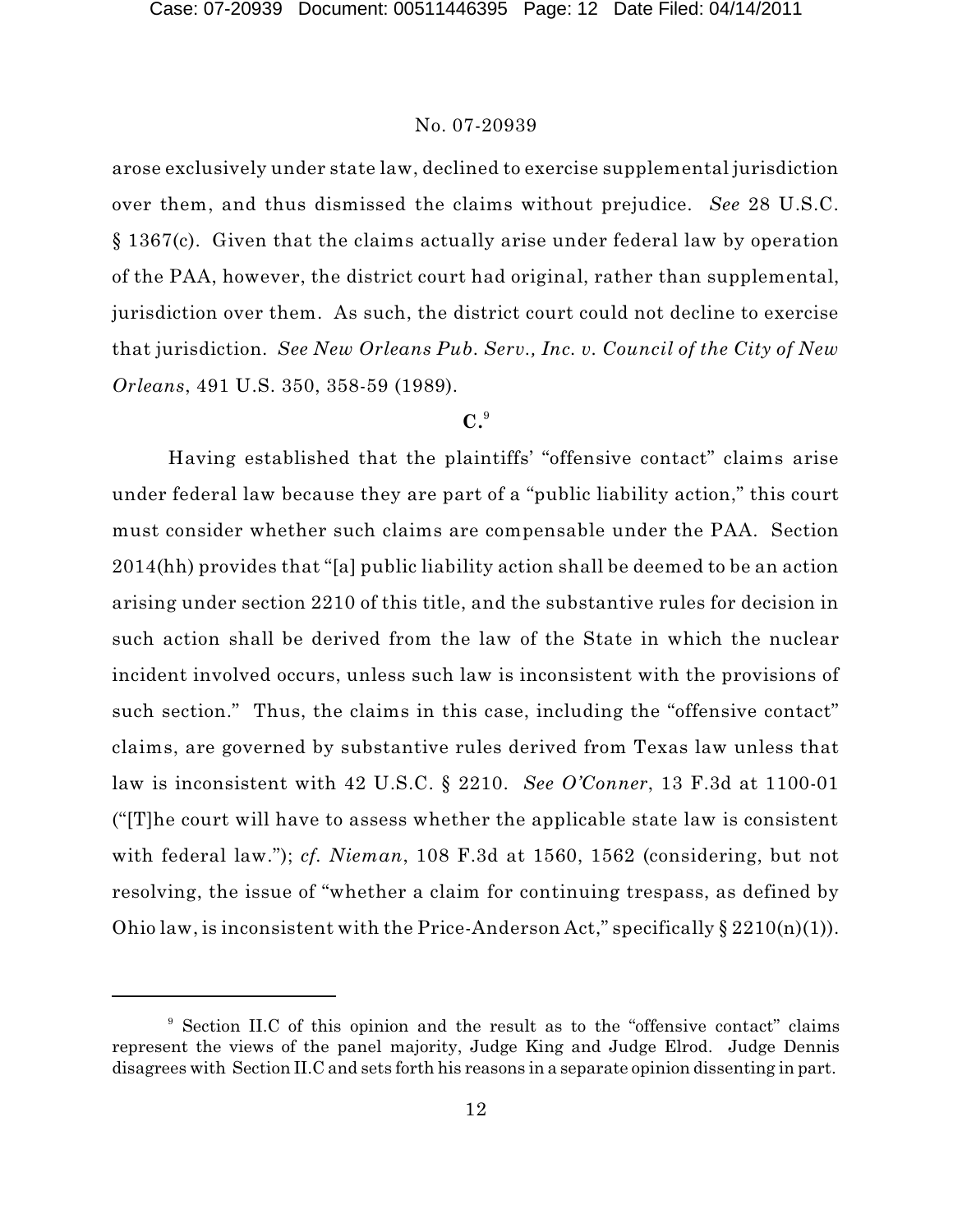An "offensive contact" claim is a type of battery claim under Texas law. "[R]ather than physical injury, offensive contact is the gravamen of the action; consequently, the defendant is liable not only for contacts which cause actual physical harm, but also for those which are offensive and provocative." *Foye v. Montes*, 9 S.W.3d 436, 441 (Tex. App.—Houston [14th Dist.] 1999, pet. denied); s*ee also Price v. Short*, 931 S.W.2d 677, 687 (Tex. App.—Dallas 1996, no pet.) ("Battery requires only an offensive touching . . . ."). Thus, an "offensive contact" claim does not require a plaintiff to prove that the battery caused any physical injury. *Foye*, 9 S.W.3d at 441. The parties dispute whether a defendant's intentional overexposure of a plaintiff to radiation can be actionable as an "offensive contact" battery under Texas law. We need not resolve this dispute, however, because we conclude that, even if it is actionable under state law, in this case such a cause of action would be inconsistent with section 2210 because it would allow plaintiffs to recover on their public liability action without establishing "public liability."

As discussed above, a public liability action means a "suit asserting public liability." 42 U.S.C. § 2014(hh). Although "asserting" that a nuclear incident occurred is sufficient to make the suit a public liability action, *id.* § 2014(hh), proof of a nuclear incident is required to actually establish "public liability": "legal liability arising out of or resulting from a nuclear incident . . . ." *Id.* § 2014(w). Public liability—the only type of legal liability contemplated by a public liability action—thus presupposes the occurrence of a nuclear incident. Therefore, if the plaintiff cannot show that a nuclear incident occurred, there can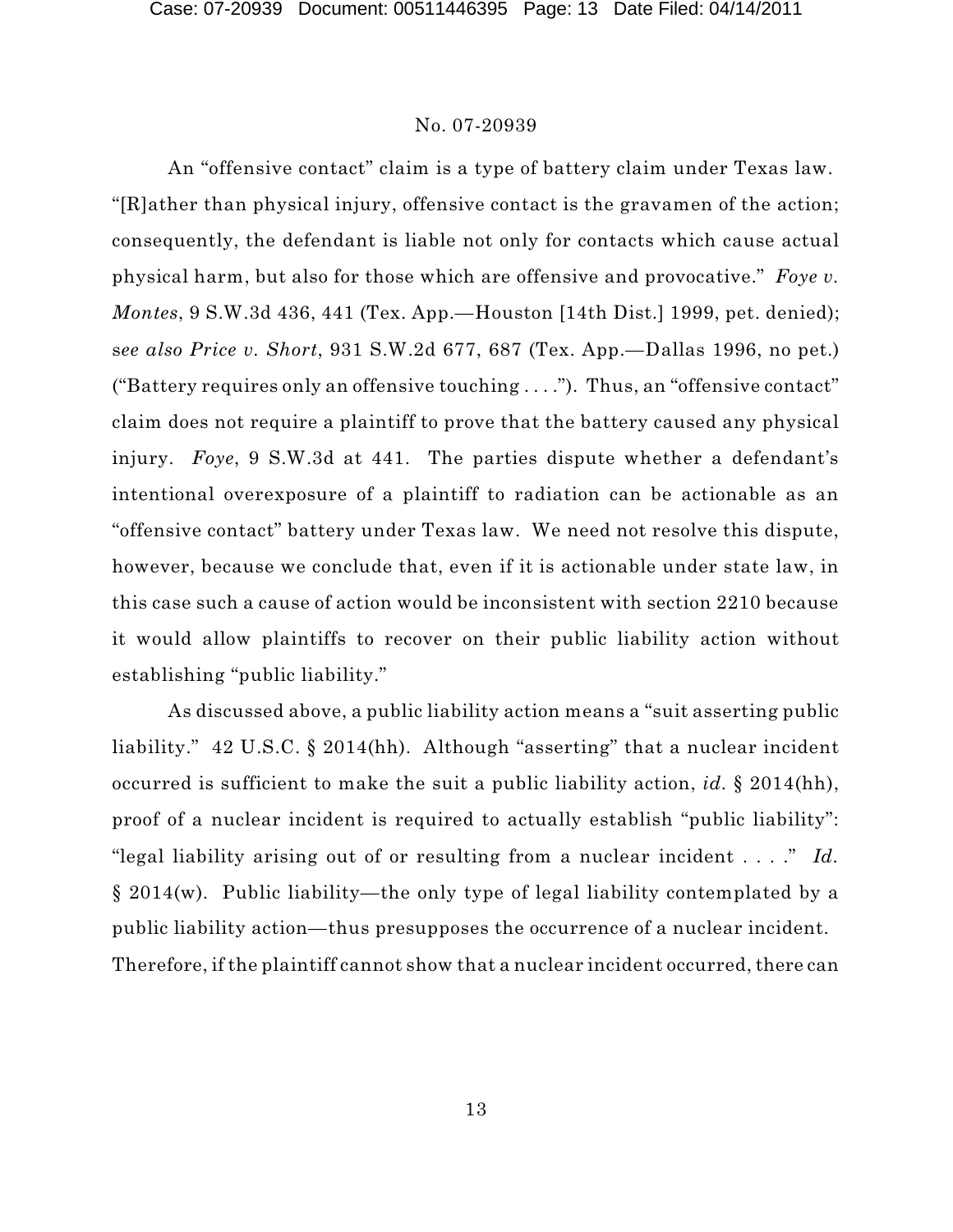be no public liability, and hence no recovery on his public liability action. *See* 10 *Cook v. Rockwell Int'l Corp.*, 618 F.3d 1127, 1139 (10th Cir. 2010) ("[T]he occurrence of a nuclear incident, and thus a sufficient injury under § 2014(q), constitutes a threshold element of any PAA claim."). This result is perfectly logical: the success or failure of a plaintiff's public liability action depends upon whether the plaintiff can prove what he asserts—public liability.

Moreover, examination of section 2210 confirms this straightforward reading of the statute. Section 2210, which is titled "Indemnification and limitation of liability," contains numerous provisions concerning financial arrangements between the federal government and the nuclear energy industry for the overall purpose of protecting the industry against potentially vast liability that might arise out of a nuclear disaster. *See Corcoran v. N.Y. Power Auth.*, 202 F.3d 530, 539 (2d Cir. 1999) ("Congress enacted Price-Anderson to: (1) ensure that adequate funds would be available to satisfy liability claims in the event of a nuclear accident; and (2) encourage private sector participation in the atomic energy industry by reducing the threat of potentially enormous liability arising out of the operation of an atomic energy plant."). Among other things, section 2210 deals with insurance premiums, indemnification, limitation of liability, and procedures for Congress and the executive and judicial branches to follow when damages from a nuclear incident exceed the PAA's liability limits.

 $10$  The dissent argues that if Congress intended to limit recovery in this way, it could have said so explicitly, pointing to the fact that three specific categories of claims are explicitly excluded from the definition of "public liability." Congress had no need to expressly exclude claims not arising out of a nuclear incident, however, because those claims were never included in the definition in the first place. "Public liability," by it own terms, is limited to "legal liability arising out of or resulting from a nuclear incident . . . ." 42 U.S.C § 2014(w). As such, adding an exclusion for claims not arising out of a nuclear incident would be redundant.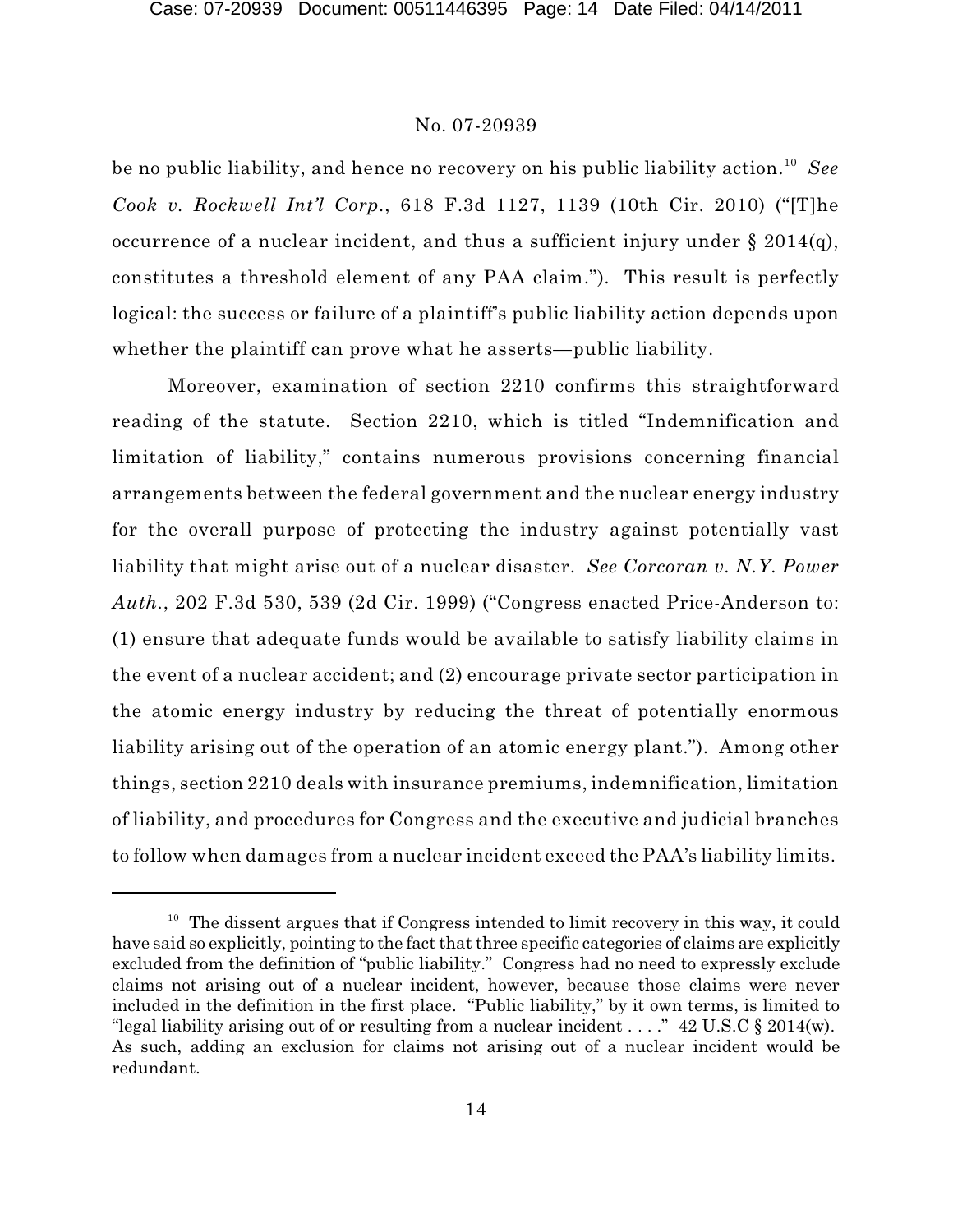Allowing recovery in the absence of a nuclear incident would be inconsistent with almost all of these provisions. Far from placing an "overlay of federal law" upon state law remedies, *In re TMI*, 940 F.2d at 858, it would permit an end-run around the entire PAA scheme.

Crucially, the majority of the provisions in section 2210 deal with "public liability" and thus presume the occurrence of a nuclear incident. The provisions which limit liability, for example, speak of the "aggregate *public liability* for a single *nuclear incident* . . . ." *Id.* § 2210(e)(1) (emphasis added); *see also id.* § 2210(r) (limitation on liability of lessors applies only to "liability arising out of or resulting from a *nuclear incident*" (emphasis added)). The same is true of the provisions which provide for compensation plans where these public liability limits are exceeded. *See id.* § 2210(i). Similarly, other provisions require nuclear licensees to obtain adequate insurance to provide "financial protection," *id.* § 2210(a)-(b), which is defined as "the ability to respond in damages for *public liability*." *Id.* § 2014(k) (emphasis added). Likewise, the indemnification provisions apply to "*public liability* arising from *nuclear incidents*." *Id.* § 2210(c)-(d) (emphasis added). And punitive damage awards are prohibited "with respect to a *nuclear incident* . . . against a person on behalf of whom the United States is obligated to make payments under an agreement of indemnification covering *such incident* . . . ." *Id.* § 2210(s) (emphasis added). Thus, if a public liability action can lead to a recovery without a showing of public liability—which in turn requires the occurrence of a nuclear incident—it undermines the "complex federal scheme" Congress has created to govern public liability actions under the PAA. *See O'Conner*, 13 F.3d at 1100 ("Congress recognized that state law would operate in the context of a complex federal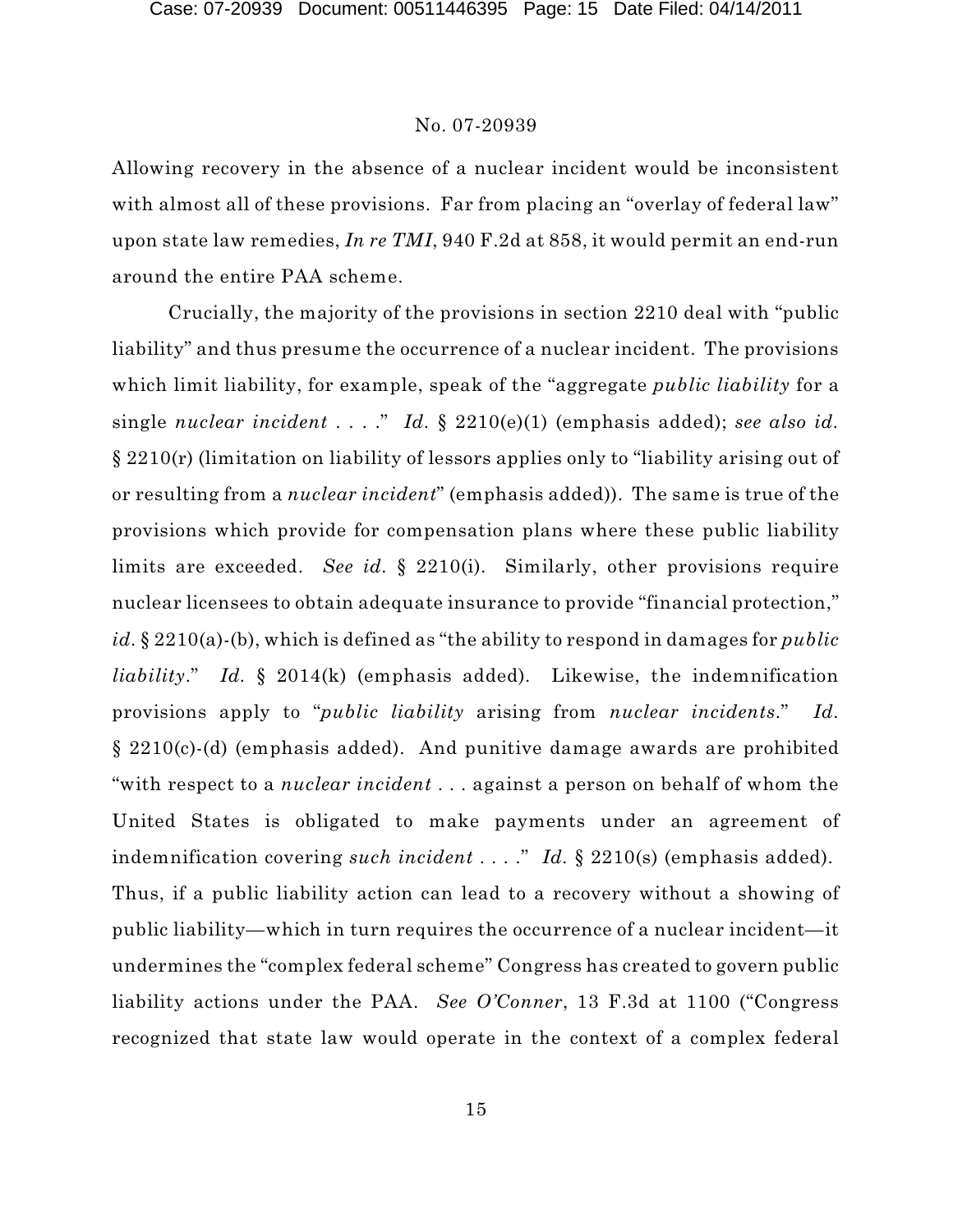scheme which would mold and shape any cause of action grounded in state  $law.'$ ).

In sum, the PAA expressly provides that state law supplies the substantive rules of decision for a public liability action, "unless such law is inconsistent with the provisions of [42 U.S.C. § 2210]." 42 U.S.C. § 2014(hh). Yet recovery on a state law cause of action without a showing that a nuclear incident has occurred would circumvent the entire scheme governing public liability actions, which is clearly inconsistent with section  $2210.^{\rm 11}$  Consequently, we hold that in order for a plaintiff to prevail in a public liability action, he must prove, rather than merely assert, public liability. *See Cook*, 618 F.3d at 1139-40 (rejecting plaintiffs' argument "that they need only *assert* liability arising out of a nuclear incident" in order to recover under the PAA).

Here, plaintiffs cannot make the required showing. As a result of the summary judgment on their bodily injury claims, the plaintiffs cannot establish public liability. Having failed to prove that radiation exposure caused their bodily injuries, they cannot prove that a nuclear incident occurred—an "occurrence . . . causing . . . bodily injury . . . arising out of or resulting from the

 $11$  According to the dissent, allowing a plaintiff to pursue "other liability" beyond "public liability" in their "public liability action" is not inconsistent with section 2210, even though almost every provision governing "public liability actions" would be inapplicable to those claims. The dissent explains that Congress contemplated that "public liability actions" could involve claims of "other liability," and affirmatively decided that section 2210's complex federal scheme would simply not apply to those claims. The problem with this reading is that the statutory text does not contain even a whisper about liability other than "public liability," or a hint that an entire universe of claims—those not arising from a nuclear incident—would arise under section 2210, yet be governed by almost none of it. Thus, the dissent's criticism of our reading applies with even greater force to its own: had Congress intended to create two classes of liability in a "public liability action," but subject only the "public liability" to the numerous provisions in section 2210, it most likely would have expressly said so.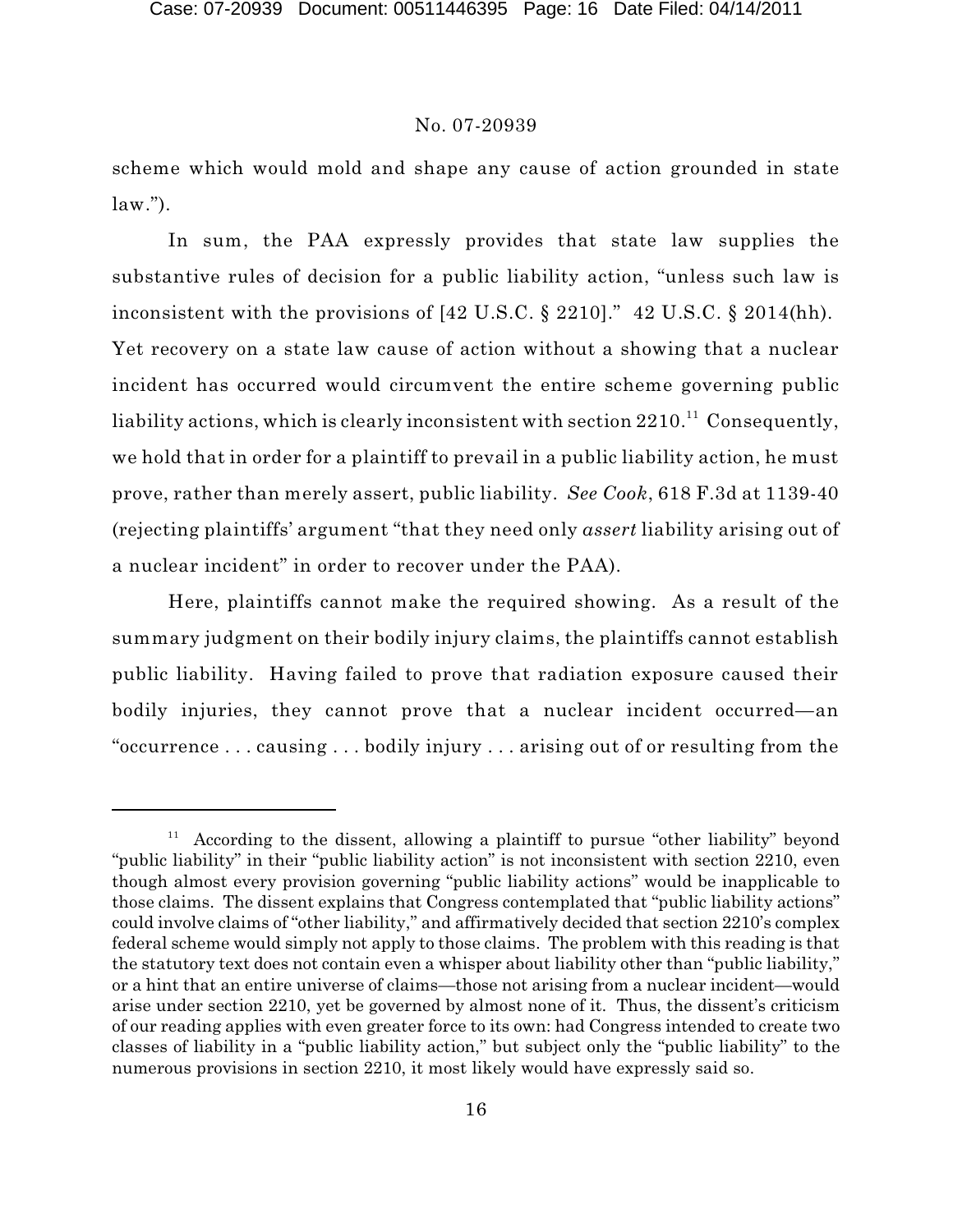radioactive, toxic, explosive, or other hazardous properties of source, special nuclear, or byproduct material." *Id.* § 2014(q). Without such a showing, however, their "offensive contact" claims under Texas law are inconsistent with the PAA, and they cannot establish public liability, as they must in order to prevail in their public liability action. 12

To be clear, the problem with the "offensive contact" claims is not, as defendants argue, that the PAA forbids courts from entertaining claims whose

 $12$  The dissent criticizes our holding for limiting the types of successful claims in a "public liability action" to claims of "public liability," resulting in consequences that it believes Congress did not intend. Those consequences are essentially that if a plaintiff asserts that a nuclear incident occurred, but cannot prove it, he will be unable to recover for damages allegedly resulting from that occurrence. If, indeed, any "unintended consequences" flow from our straightforward reading of the statutory text, they result from Congress's decision to embed the notion of causation into the definition of a "nuclear incident." See  $\S 2014(q)$ (defining "nuclear incident" as "any occurrence . . . *causing* . . . bodily injury, sickness, disease, or death, or" property damage, "*arising out of or resulting from*" the hazardous properties of nuclear material (emphasis added)).

Moreover, our reading is surely more consonant with Congress's intent than the one proposed by the dissent, which would place absolutely no limits on the claims that a plaintiff could recover for in a "public liability action." The dissent contends that the definition of "public liability" and "nuclear incident," although used throughout section 2210, nevertheless merely relate to jurisdiction and then have no further bearing upon the claims that can succeed under the PAA. Thus, under the dissent's reading, the plaintiff need only assert, but never prove, the occurrence of a nuclear incident. The plaintiff would then be assured the availability of a federal forum for any and all claims in the action—even those that bear no relationship to the alleged incident. Recovery on any claims which do not arise from a nuclear incident and do not amount to claims of "public liability" would not be subject to the damage caps, recovery pooling, or insurance provisions of section 2210. The substantive rules for decision for these claims would be derived from the law of the state in which the alleged nuclear incident occurred. The upshot of all this is that by merely alleging a "nuclear incident," a plaintiff could pursue almost any claim, however unrelated to that incident, to recovery in federal court, with choice of law dependent entirely on where the plaintiff alleges the incident occurred. Surely, this cannot be what Congress envisioned when it enacted the PAA. In our view, the text compels the conclusion that "public liability" is the only kind of liability Congress contemplated in a "public liability action." Thus, any recovery in such an action must be limited to claims for "public liability," such as those arising from a "nuclear incident."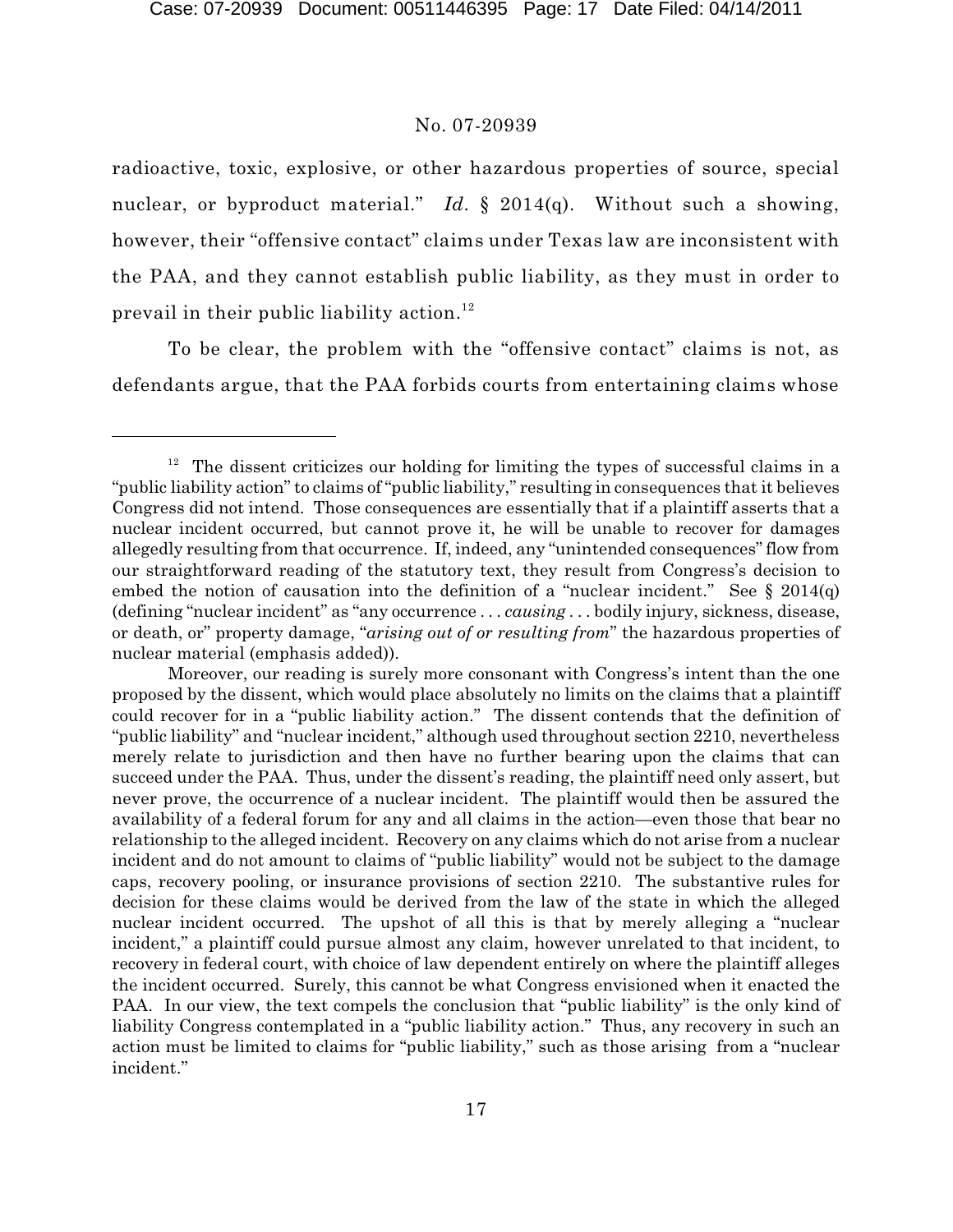elements do not include physical injury, illness, or property damage—the harms the statute uses to define a "nuclear incident." *See id.* Rather, these claims are inconsistent with the PAA because, in this particular case, they would allow recovery without a showing that a nuclear incident occurred. In other words, had the plaintiffs successfully proven their bodily injury claims and thus established the occurrence of a nuclear incident, a recovery on their "offensive contact" claims would not be inconsistent with the PAA. 13

The defendants are certainly correct that the statute defines a "nuclear incident" in part by referring to certain harms. Nothing in the statute, however, specifies that a "nuclear incident" may cause *only* those listed harms. An occurrence which causes a listed harm in addition to other harms does not thereby cease to be a "nuclear incident." Thus, the statute sets a minimum threshold of injury that an occurrence must cause before it constitutes a "nuclear incident" for purposes of the PAA. Reading this to limit the recoverable harms contravenes the plain language of the statute, which explicitly provides that "public liability" encompasses "*any* legal liability arising out of or resulting from a nuclear incident." 42 U.S.C. § 2014(w) (emphasis added). We therefore reject defendants' assertion that only the listed harms are compensable under the PAA. We instead agree with the Tenth Circuit that it is "the occurrence of a nuclear incident, and thus a sufficient injury under  $\S 2014(q)$ " that is required

 $13$  Arguably, had even one plaintiff successfully proven a bodily injury claim, that would render the occurrence a "nuclear incident," and make all the other plaintiffs' claims consistent with the PAA. We need not decide the question to resolve this appeal, however.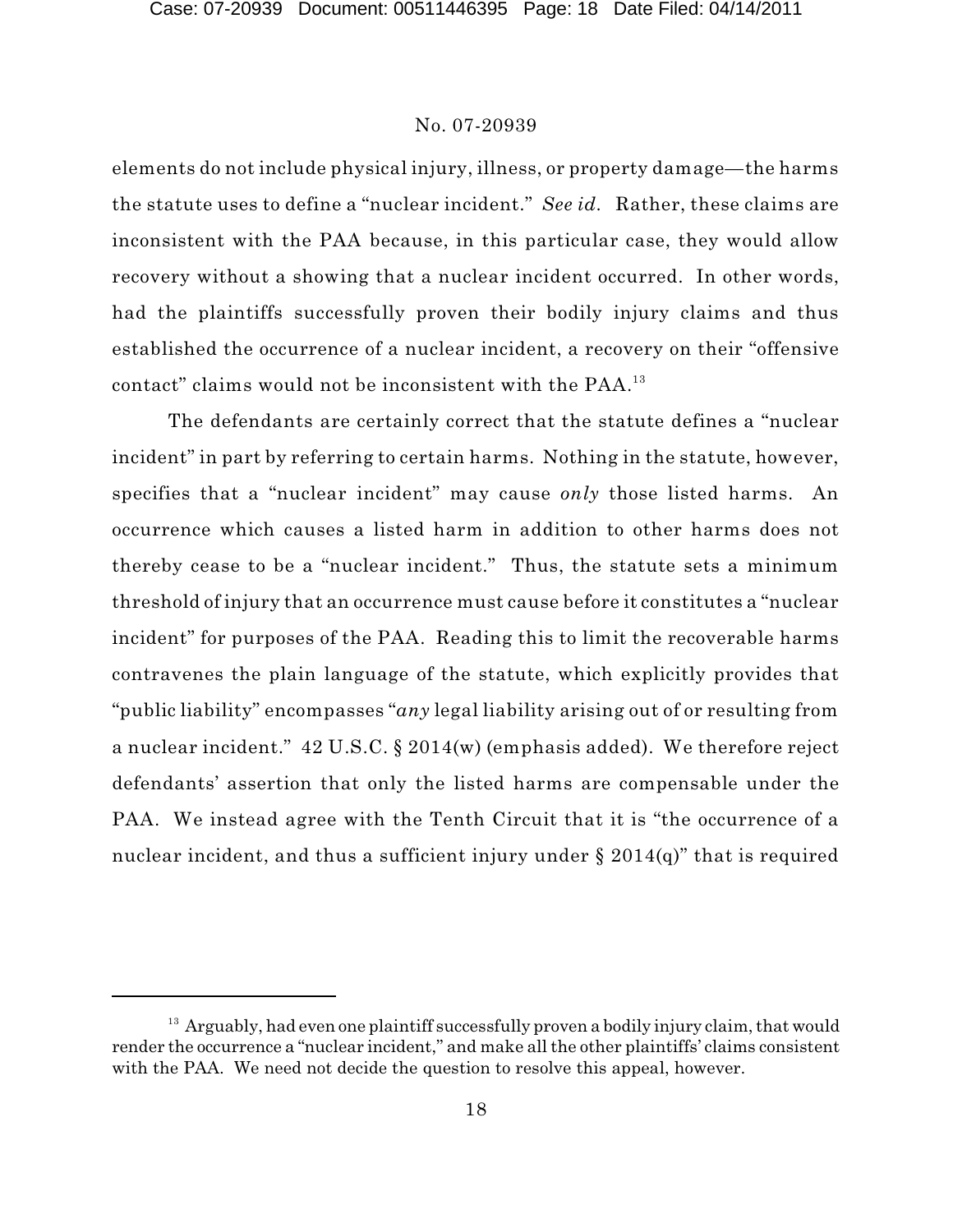in order to make a plaintiff's public liability action consistent with the PAA. 14 *Cook*, 618 F.3d at 1139-40.

The Ninth Circuit reached a similar conclusion in the factually analogous case of *Golden v. CH2M Hill Hanford Group, Inc.*, 528 F.3d 681, 683-84 (9th Cir. 2008). There, Golden asserted state law claims for physical injuries, as well as emotional distress, allegedly resulting from his exposure to nuclear radiation. *Id.* at 682-83. Just as in this case, the *Golden* court affirmed the district court's summary judgment on Golden's claims for physical injury, agreeing that he had failed to prove that radiation exposure caused his injuries. *Id.* at 683. The court then rejected his emotional distress claims. In doing so, the court concluded that "claims for exposure to radioactive materials are only compensable under the Price-Anderson Act if such exposure caused physical injury"—that is, if the exposure was a "nuclear incident" within the meaning of the PAA. *Id.* at 683 (internal quotation marks omitted) (citing *In re Berg Litig.*, 293 F.3d 1127, 1132-

<sup>&</sup>lt;sup>14</sup> The dissent, relying on precedent developed under the Outer Continental Shelf Lands Act (OCSLA), accuses us of improperly replacing state rules of decision with newly created federal common law. Similar to the PAA, OCSLA imports state law rules of decision to the extent they are not inconsistent with certain provision of OCSLA or federal law. *See* 43 U.S.C. § 1333(a)(2)(A). Under that statutory regime, the Supreme Court reversed a Fifth Circuit decision which held that Lousiana's statute of limitations was inconsistent with the doctrine of laches, which the court applied as a matter of federal common law. *Chevron Oil v. Huson*, 404 U.S. 97, 101 (1971), *overruled on other grounds by Harper v. Virginia Dept. of Taxation*, 509 U.S. 86 (1993). The Supreme Court admonished that federal courts must not create new federal common law to override rules of state law under OSCLA. *Id.* at 103-05. In this case, our holding does not run afoul of the Court's teaching. We have not created a new rule of federal common law—or even identified an old rule of federal common law—and concluded that recovery on the "offensive contact" claims is inconsistent with that rule. Rather, engaging in statutory interpretation of the PAA itself, we have concluded that such a recovery is inconsistent with section 2210. *See* 42 U.S.C. § 2014(hh) ("[T]he substantive rules of decision in [a public liability action] shall be derived from the law of the State in which the nuclear incident involved occurs, unless such law is inconsistent with the provisions of [section 2210].").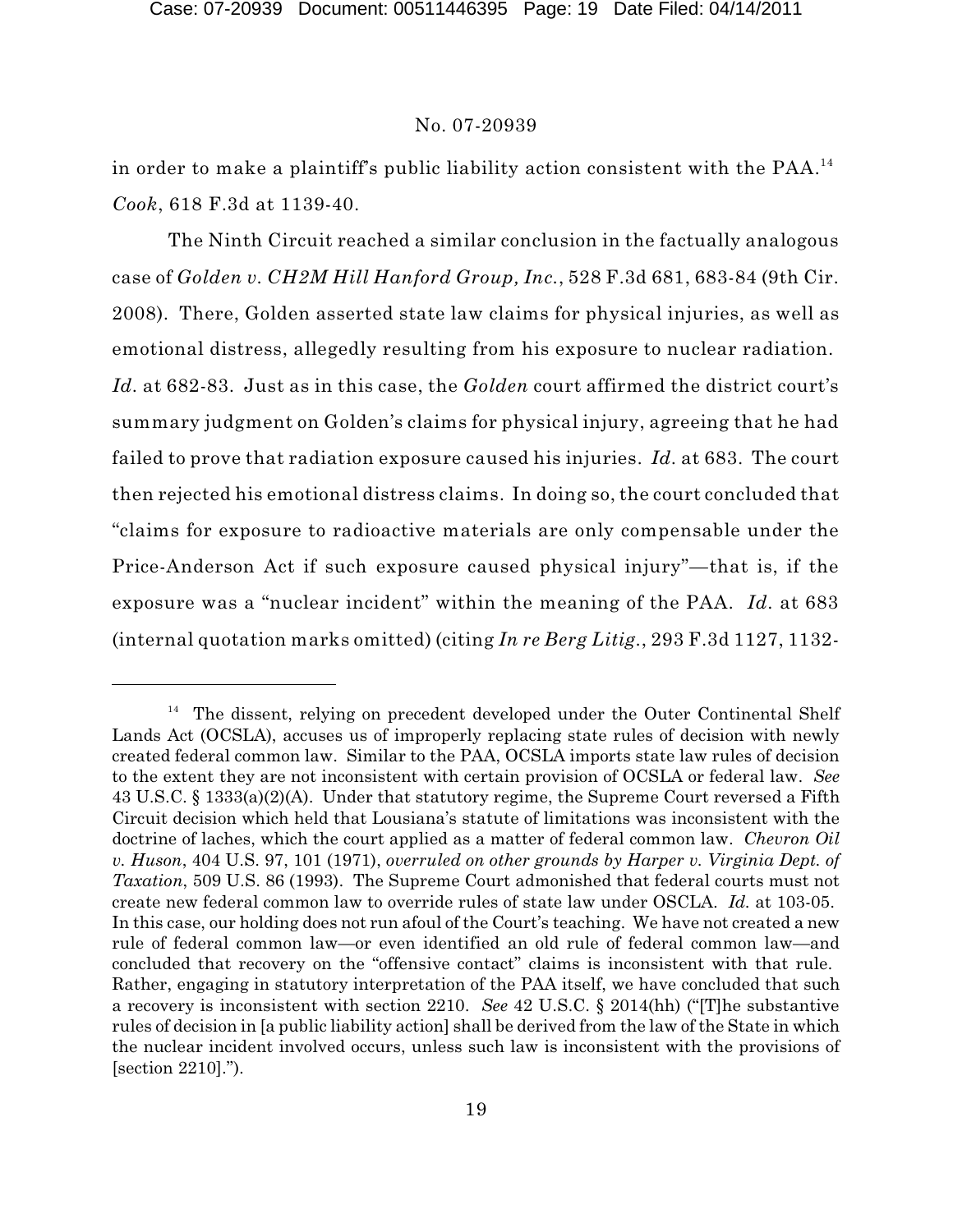33 (9th Cir. 2002)). As long as the exposure caused an injury sufficient to make the occurrence a "nuclear incident," a plaintiff's claims for non-listed harms arising out of that occurrence are not inconsistent with the PAA.<sup>15</sup> See id. ("Golden can't show that the exposure caused his physical injuries and without physical injury, he can't recover for psychic harm arising from exposure to radioactive materials.").

In this case, the plaintiffs' public liability action fails because they have not proven the occurrence of a nuclear incident. As the summary judgment on their bodily injury claims reflects, they have not shown that their radiation exposure caused their alleged physical injuries. Thus, they have not shown that their exposure constitutes a nuclear incident.<sup>16</sup> Accordingly, they may not

<sup>&</sup>lt;sup>15</sup> To the extent some language in the Ninth Circuit's decision in *In re Hanford Nuclear Reservation Litig. (Phillips v. E.I. DuPont de Nemours & Co.)*, 534 F.3d 986 (9th Cir. 2008), might suggest that claims for non-listed harms are never compensable under the PAA, we respectfully disagree for the reasons already discussed. Whether a disagreement actually exists, however, is not entirely clear. In that case, the court stated that "claims for medical monitoring are not compensable under the PAA, because they do not constitute claims of 'bodily injury, sickness, disease, or death . . . . "" *Id.* at 1009 (quoting  $\S$  2014(q)). Yet on the same page, the court clarified that its decision in *In re Berg* meant "that medical monitoring claims [are] not compensable under the PAA *absent physical injury*." *Id.* (emphasis added)). Furthermore, a subsequent Ninth Circuit case cited *In re Hanford* for the proposition that "[e]xposure to radioactive materials is compensable only if it causes one of the harms on [the statutory] list," not that only the listed harms are compensable. *Dumontier v. Schlumberger Tech. Corp.*, 543 F.3d 567, 569 (9th Cir. 2008).

 $16$  We are not called upon to decide whether, should further injuries later appear which the plaintiffs believe result from their radiation exposure, the plaintiffs may then bring a new public liability action. We note, however, that defendants conceded in their brief and at oral argument that the plaintiffs may do so: "If a plaintiff . . . is diagnosed with cancer at some future point in time, the statute of limitations will begin to run when the cause of action accrues, which requires a manifest injury. This suit does not preclude plaintiffs from bringing a claim for a distinct injury, diagnosed at a later point in time."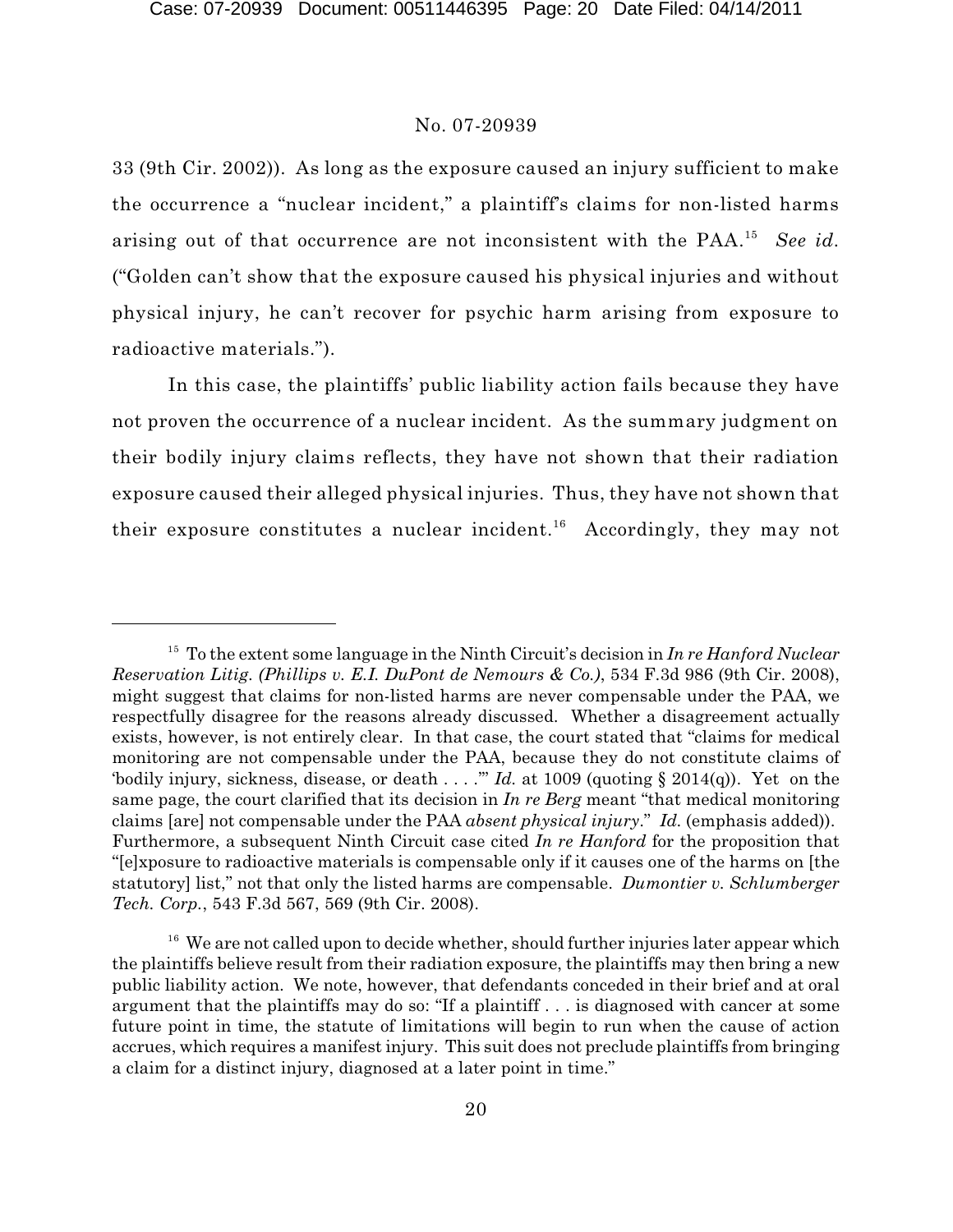recover on their "offensive contact" claims because such a recovery would be inconsistent with the PAA.

# **III.**

For these reasons, this panel unanimously AFFIRMS the district court's summary judgment dismissing the plaintiffs' bodily injury and illness claims with prejudice, and VACATES the district court's disposition of the plaintiffs' "offensive contact" claims; and a majority of this panel REMANDS the plaintiffs' "offensive contact" battery claims with instructions to dismiss them with prejudice.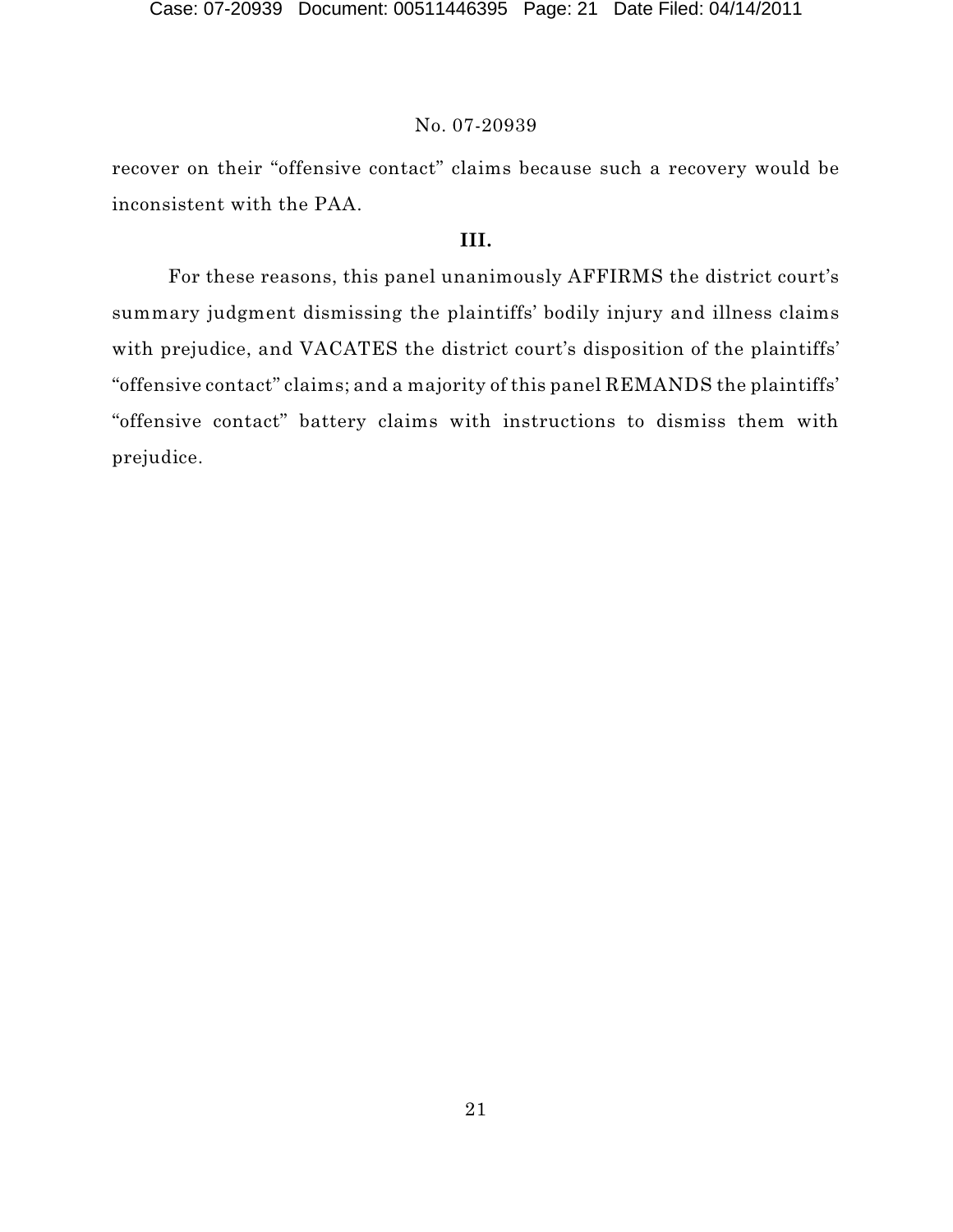DENNIS, Circuit Judge, concurring in part and dissenting in part.

I concur in the majority opinion's affirmance of the district court's summary judgment dismissing the plaintiffs' physical radiation injury and illness claims because the plaintiffs failed to adduce evidence to show that there is a genuine dispute as to the material fact issue of specific or individualized causation; that is, they failed to show that a reasonable trier of fact could find that their alleged bodily injuries and illnesses were caused by overexposure to radiation.<sup>1</sup> But I respectfully dissent from the majority's dismissal of the plaintiffs' "offensive contact" battery claims on the theory that the PAA implicitly abrogates personal injury claims that are not based on or incidental to "bodily injury, sickness, disease, or death, or loss of or damage to property, or loss of use of property." 42 U.S.C. § 2014(q). Had Congress intended to limit recovery to these categories of personal injury claims, it easily could have and probably would have plainly and expressly said so. $^2$  Instead, however, § 2014 of the PAA clearly uses the bodily injury and property damage terms only for a specific federal jurisdictional purpose: it (1) defines a "nuclear incident" as an occurrence causing bodily injury, sickness, disease, or death, or property damage

 $1$  I respectfully disagree in part with the majority's reasoning in basing its decision on rules of decision derived from *Merrell Dow Pharmaceuticals, Inc. v. Havner*, 953 S.W.2d 706, 720 (Tex. 1997). That was a Bendectin case in which the applicable rules of general or generic causation and individual or specific causation are different from those which should be applied in the instant nuclear radiation case. *See In re Hanford Nuclear Reservation Litig.*, 292 F.3d 1124, 1136-37 (9th Cir. 2002) (distinguishing Bendectin cases from radiation cases because "[r]adiation is capable of causing a broad range of illnesses, even at the lowest doses") (citing *In re TMI Litig.*, 193 F.3d 613, 643 (3d Cir. 1999)).

 $2$  Indeed, Congress spoke plainly and expressly in excluding from the definition of "public liability" workers' compensation claims, act of war claims, and certain property claims. 42 U.S.C. § 2014(w).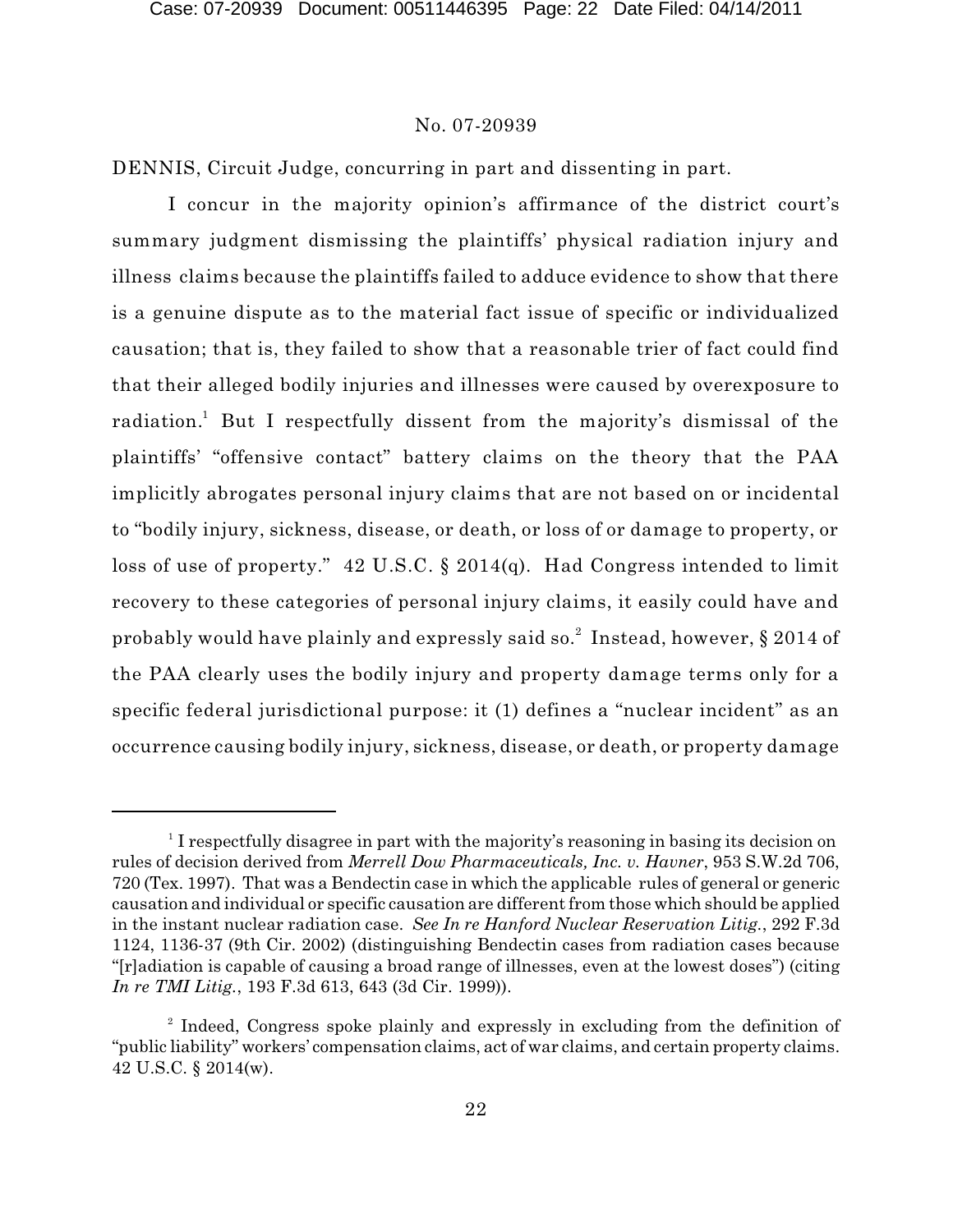or loss resulting from the radioactive or other properties of specified nuclear material, 42 U.S.C. § 2014(q); (2) defines "public liability" as "any legal liability arising out of or resulting from a nuclear incident or precautionary evacuation," except for certain claims that are covered by workers' compensation, that arise from an act of war, or that involve harm to the licensed property where the nuclear incident occurs, *id.* § 2014(w); and (3) defines a "public liability action" as "any suit asserting public liability," which "shall be deemed to be an action arising under" the PAA, *id.* § 2014(hh). Contrary to the majority opinion, I do not think Congress intended for these jurisdictional terms to serve the additional purpose of limiting the types of claims that may be brought in a public liability action or of providing an ordinary preemption defense against state-law tort claims. The PAA's text and objectives contradict the majority's reading.

The PAA itself does not set forth the grounds for or the scope of a defendant's liability for nuclear torts; rather, § 2014(hh) provides that "the substantive rules for decision" in a public liability action "shall be derived from the law of the State" in which a nuclear incident occurs, "unless such law is inconsistent with the provisions of" 42 U.S.C. § 2210. The PAA expressly excludes only three types of claims from public liability: workers' compensation claims, act of war claims, and certain types of property claims. *Id.* § 2014(w).

Nothing in § 2210 expressly excludes, abrogates or modifies any particular kind of claim against a defendant in a public liability action. Further, the substantive rules for decision derived from Texas law for the plaintiffs' "offensive contact" battery claims in this case are not inconsistent with any provision of § 2210. Section 2210 "provide[s] certain federal licensees with a system of private insurance, Government indemnification, and limited liability for claims of 'public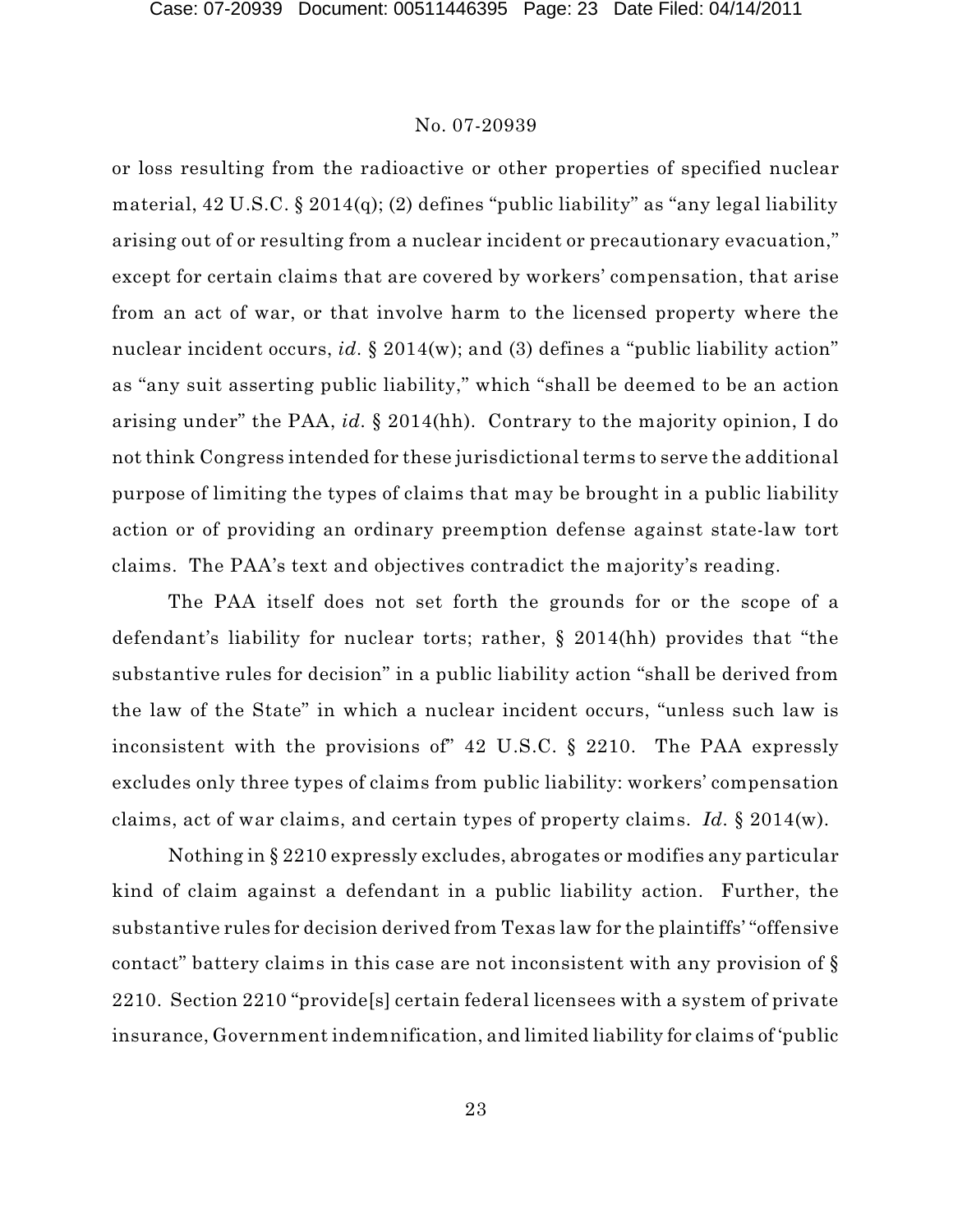liability.'" *El Paso Natural Gas Co. v. Neztsosie*, 526 U.S. 473, 476 (1999). Specifically, § 2210 provides two classes of defendants — Nuclear Regulatory Commission licensees and construction permitees, and Department of Energy contractors — with protection against public liability by (1) requiring that licensees shall maintain public liability insurance as prescribed by the Commission, (2) requiring the Commission and the Department to indemnify licensees and contractors against public liability in excess of the prescribed liability insurance coverage, and (3) providing that the aggregate public liability for a single nuclear incident shall not exceed certain specified dollar amounts. The statute, and regulations under it, limit the application of the insurance, indemnity, and liability cap provisions to coverage against liability resulting from bodily injury, sickness, disease, death, and property damage; but this, of course, is not the same thing as exempting all defendants from all other forms of personal injury liability. Rather, it indicates only that Congress recognized that without such protections, licensees and contractors could be mulcted in damages for causing bodily injury, sickness, disease, death, or property damage or loss; and that Congress considered it important to offer licensees and contractors vehicles of protection from such liability "[w]ith the object of 'encourag[ing] the private sector to become involved in the development of atomic energy for peaceful purposes,'" *id.* at 476 (second alteration in original) (quoting *Duke Power Co. v. Carolina Envtl. Study Group, Inc.*, 438 U.S. 59, 63 (1978)). Nothing in § 2210 immunizes licensees and contractors from liability for other kinds of harms or prevents them from providing their own selfinsurance or private insurance against such liability.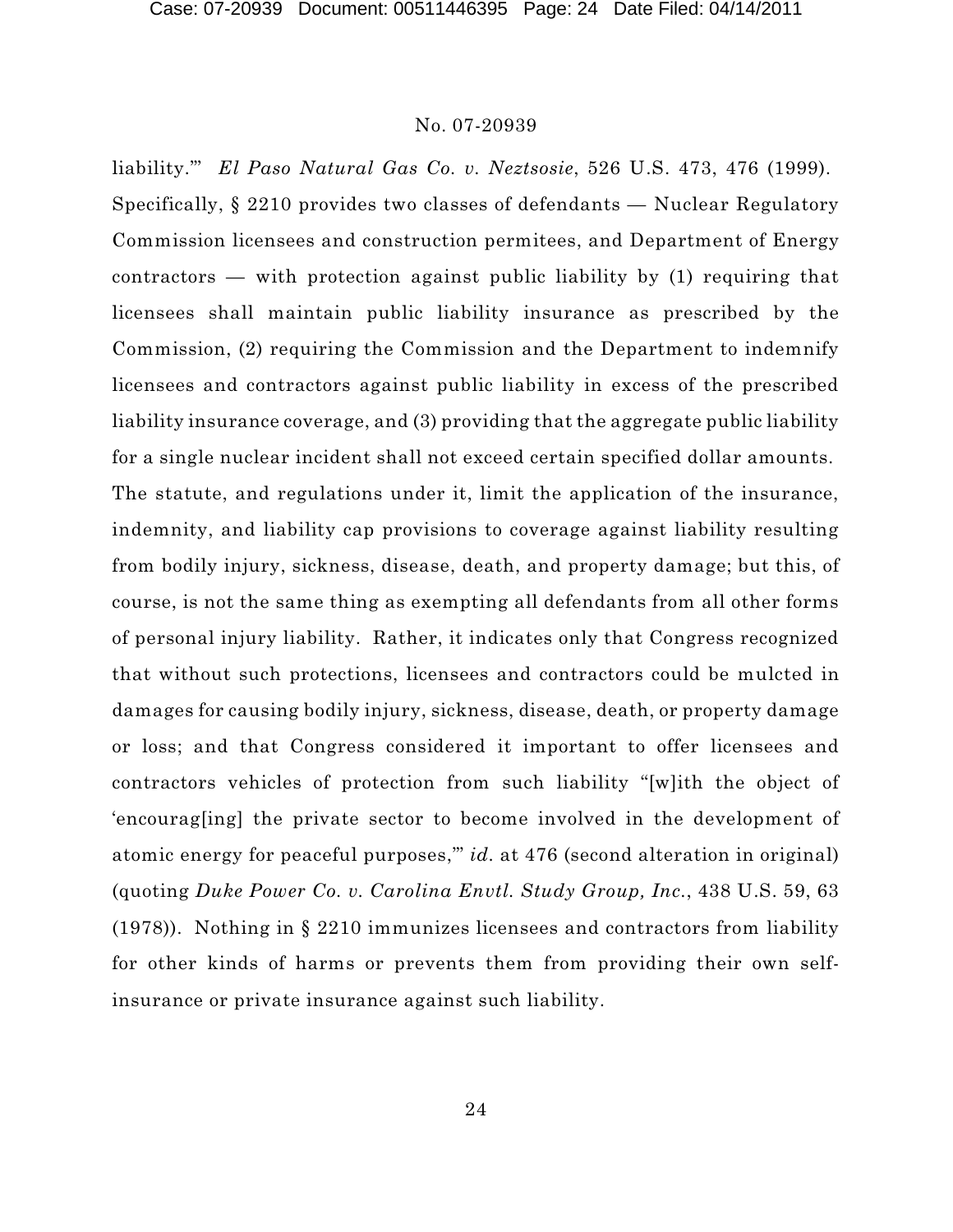The majority opinion cannot point to any part of § 2210 that clearly exempts nuclear licensees and contractors from liability for causing persons to suffer harms other than bodily injury, sickness, disease, death, or property damage or loss. Instead, the majority points to the coincidence that the assertion of one of those named perils is essential both to jurisdiction for a federal public liability action, per § 2014(hh), and to protection of licensees and contractors by the insurance, indemnity, and liability-cap provisions of § 2210. *See* Maj. Op. 13-15. Contrary to the majority's reasoning, however, this coincidence does not indicate that licensees and contractors are exempt from liability for having caused harms that did not involve bodily injury, sickness, disease, death or property damage. Instead, it clearly implies only that Congress considered it crucially important that licensees and contractors be offered protection from liability for those harms through § 2210.

By reading the PAA to exclude or bar any claim that is not based on or incidental to bodily injury, sickness, disease, death, or property damage or loss, the majority opinion gives those terms the effect of an ordinary preemption defense that extinguishes all other claims.<sup>3</sup> However, as the Supreme Court made clear in *El Paso Natural Gas*, the PAA provides not for ordinary preemption but for "complete preemption," 526 U.S. at 484 n.6, which converts all state-law claims into federal claims that are removable to federal court and

<sup>&</sup>lt;sup>3</sup> The majority depicts the list of harms in § 2014(q) as a "threshold" of proof that must be met before a plaintiff may recover for any other kind of personal injury. But the list is a prerequisite only for jurisdictional purposes; that is, a personal injury plaintiff must allege the occurrence of a nuclear incident causing death, disease, sickness, bodily injury, or property damage or loss, in order to assert a public liability action arising under the PAA.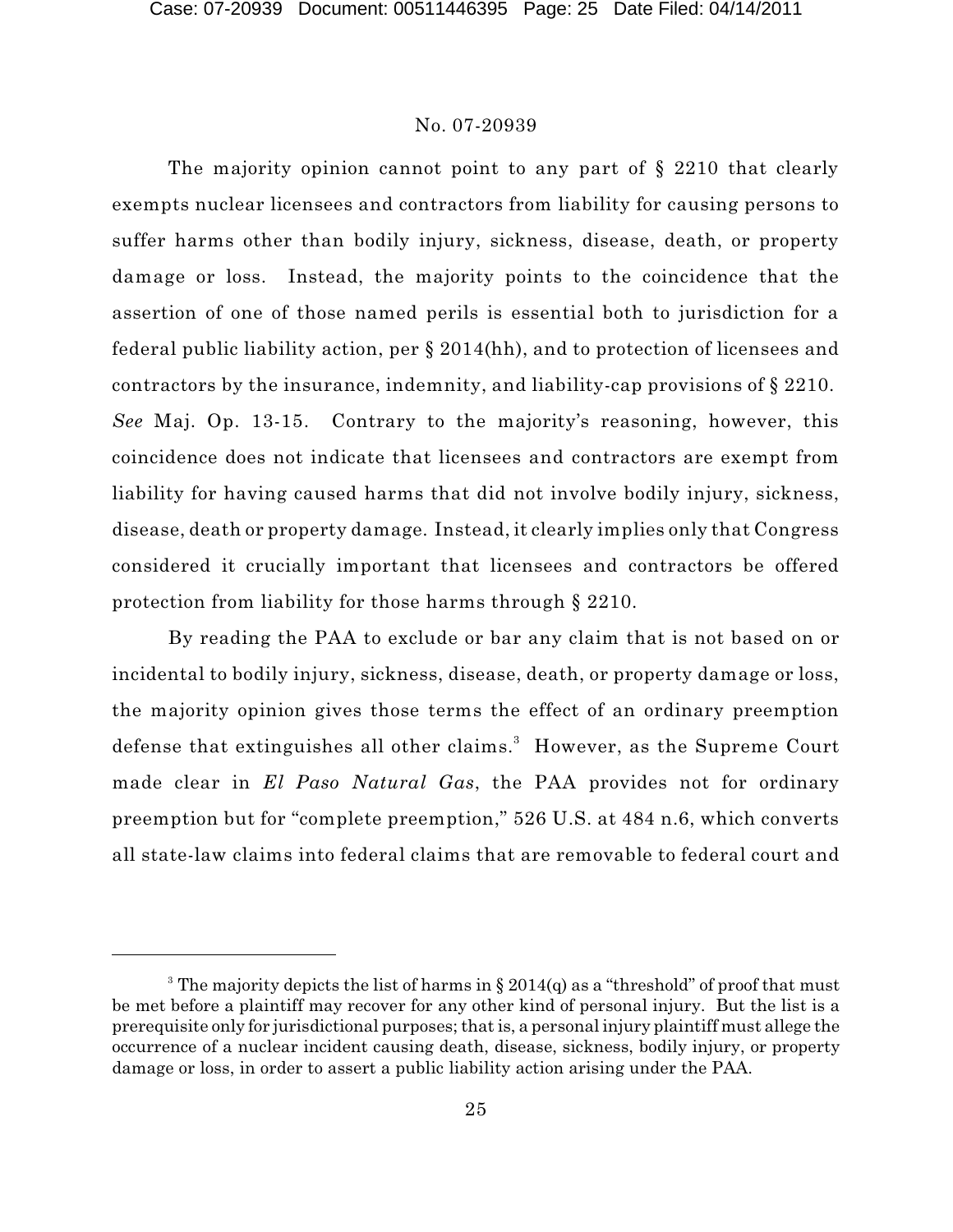that, if removed, must be adjudicated there, *see id.* at 484-85. The majority's reading is therefore contrary to the Supreme Court's interpretation of the PAA.

The majority opinion's interpretation of the PAA will produce other results that Congress is unlikely to have intended. By reading into the PAA a blanket exclusion or bar to the recovery of damages that are not based on or incidental to the types of injuries named in the Act, the majority opinion grants an ordinary preemption defense to any defendant sued under the Act. In other words, persons other than nuclear licensees and contractors will be exempted from liability for causing personal injuries other than bodily injury, sickness, disease, death, or property damage or loss, although they have not qualified for or obtained licenses or contracts, and although they have not paid for the insurance or contracted for indemnity with the Department of Energy as required of licensees and contractors under § 2210. Thus, the majority opinion's reading of the PAA produces at least two effects that Congress likely did not intend: it overprotects nuclear licensees and contractors by exempting them from liability for causing the types of injuries for which Congress expected them to provide their own self-insurance or private insurance; and it protects persons other than licensees and contractors by barring their liability for personal injuries other than bodily injury, sickness, disease, death, or property damage or loss, despite their not having met the requirements that § 2210 places on licensees and contractors.

# **1. Complete Preemption**

The Supreme Court in *El Paso Natural Gas* explained that the PAA is an instance of "complete preemption," under which Congress has converted a public liability action and its individual claims into federal actions that are removable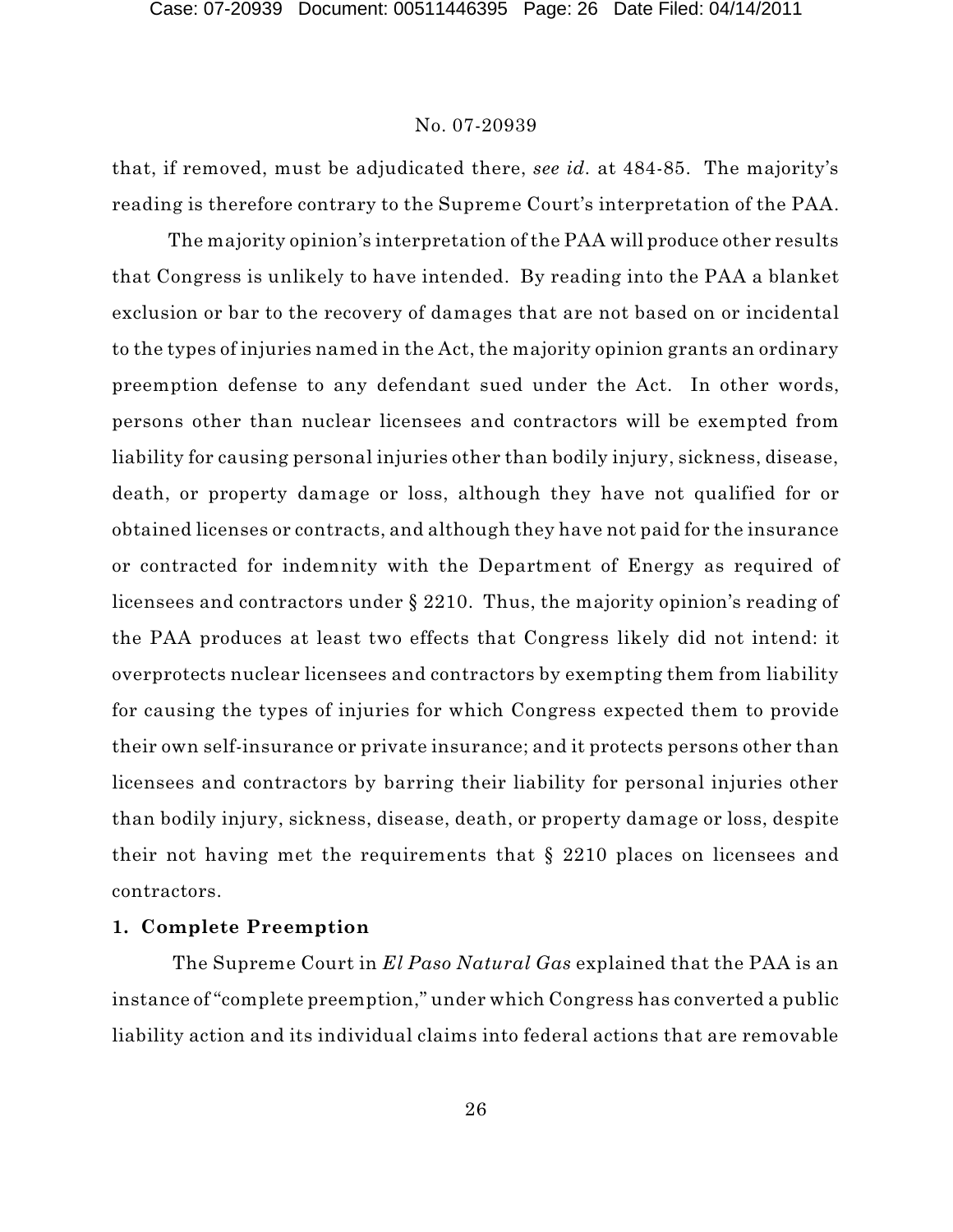to federal court and, when removed, must be adjudicated there. This supports the view of the PAA that its plain words indicate — that personal injury plaintiffs are not restricted to recovery only for bodily injury, sickness, disease, death, or property damage, but may recover for injuries according to rules for decision derived from state law, unless such law is inconsistent with § 2210. This also corroborates the conclusion that recovery for personal injuries other than bodily injury, sickness, disease, death, or property damage is not inconsistent with § 2210, which is discussed in more detail in the next section of this partial dissent.

Ordinarily, when a claim may be brought in either state or federal court, the plaintiff is master of the selection of jurisdiction. A plaintiff is entitled to a state forum for the adjudication of most claims arising under state law, even when the defendant contends that federal law preempts those claims. In a suit brought in state court under state law, "[f]ederal pre-emption is ordinarily a federal defense to the plaintiff's suit. As a defense, it does not appear on the face of a well-pleaded complaint, and, therefore, does not authorize removal to federal court." *Metro. Life Ins. Co. v. Taylor*, 481 U.S. 58, 63 (1987). However, this general rule making a plaintiff the master of his claim is subject to an important exception, known as "complete preemption." Congress occasionally deems a defined class of common-law claims to be claims arising under federal law and entitles the defendant to choose a federal forum — not just for the ultimate adjudication of such claims on the merits, but also for the threshold inquiry into whether particular claims fall within the preempted class. *See generally* 14B Charles Alan Wright et al., *Federal Practice and Procedure* § 3722.2 (4th ed. 2009).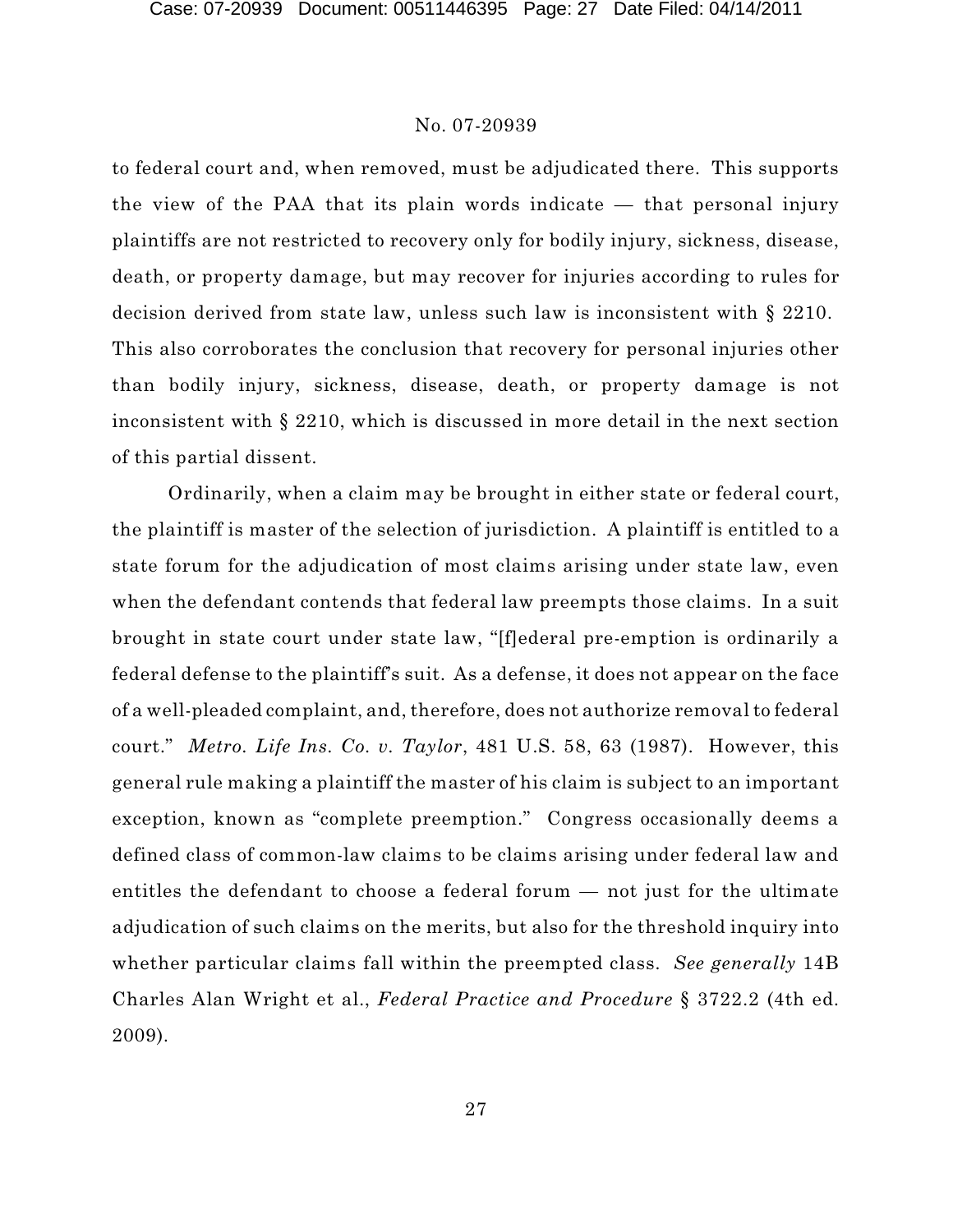In *El Paso Natural Gas*, the Supreme Court confirmed that the PAA, "[b]y its unusual preemption provision, . . . transforms into a federal action 'any public liability action  $\ldots$ ." 526 U.S. at 484 (quoting 42 U.S.C. § 2210(n)(2)). "The Act not only gives a district court original jurisdiction over such a claim, but provides for removal to a federal court as of right if a putative Price-Anderson action is brought in a state court. Congress thus expressed an unmistakable preference for a federal forum, at the behest of the defending party, both for litigating a Price-Anderson claim on the merits and for determining whether a claim falls under Price-Anderson when removal is contested." *Id.* at 484-85 (citations omitted). The Court stated that this statutory "structure, in which a public liability action becomes a federal action, but one decided under substantive state-law rules of decision that do not conflict with the Price-Anderson Act, resembles what we have spoken of as '"complete pre-emption" doctrine.'" *Id.* at 484 n.6 (citations omitted) (quoting *Caterpillar Inc. v. Williams*, 482 U.S. 386,  $393~(1987))$ . $^4$ 

The principal consequence of complete preemption, as distinguished from ordinary preemption, is that a defendant sued in state court may immediately remove the case to federal court; have the federal court resolve any dispute about whether the plaintiff's claims fall within the scope of the complete preemption scheme; and, if they do, have the federal court adjudicate the case on the merits if the plaintiff elects to proceed (and can proceed) with claims

*See also Beneficial Nat'l Bank v. Anderson*, 539 U.S. 1, 6 (2003) ("[T]he Price-Anderson <sup>4</sup> Act contains an unusual pre-emption provision, 42 U.S.C. § 2014(hh), that not only gives federal courts jurisdiction over tort actions arising out of nuclear accidents but also expressly provides for removal of such actions brought in state court even when they assert only state-law claims." (citing *El Paso Natural Gas*, 526 U.S. at 484-85)).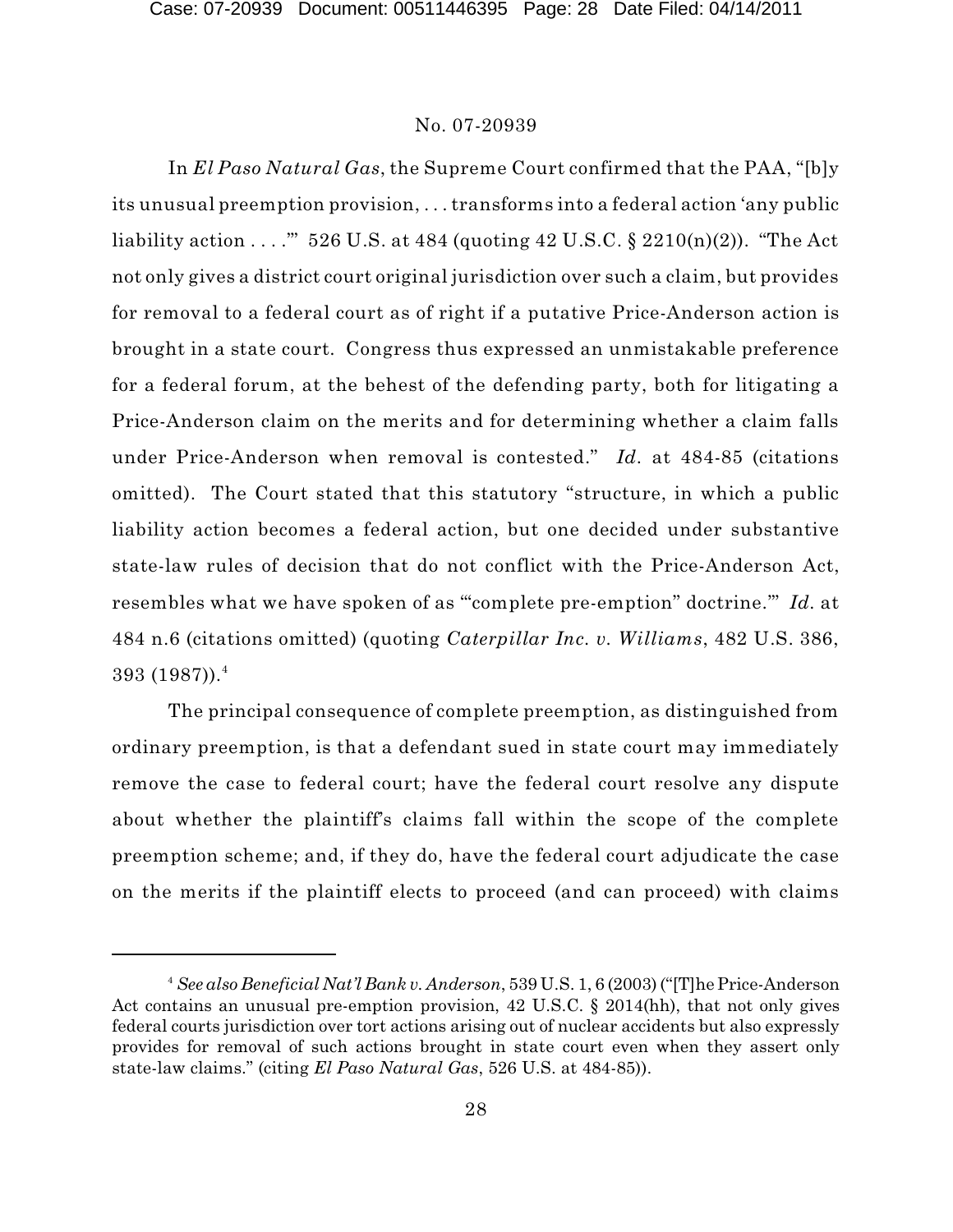under federal law. *See Caterpillar*, 482 U.S. at 393-94; *Metro. Life*, 481 U.S. at 63-65. Significantly, a defendant's right to immediate federal court resolution of a preemption claim depends not on whether that claim is "obvious[ly]" correct at the outset, *see Metro. Life*, 481 U.S. at 66, or even on whether it is ultimately meritorious, *see, e.g., Caterpillar*, 482 U.S. at 399, but on whether it is a claim subject to complete, rather than ordinary, preemption.

The majority, in effect, erroneously reads the jurisdictional requirement of the assertion of a public liability action (to enforce liability for "bodily injury, sickness, disease, or death," or property damage or loss, caused by a nuclear incident) as an ordinary preemption provision that extinguishes all other personal injury claims. The majority's interpretation of the PAA contradicts and disregards *El Paso Natural Gas* and the PAA's complete preemption provision, 42 U.S.C. § 2014(hh). Congress could not have intended for the jurisdictional requirement of asserting a public liability action to do double duty as an ordinary preemption provision that extinguishes, instead of enforcing, the plaintiffs' "offensive contact" battery claims. Instead, the legislative intent inherent in the complete preemption provision of the PAA is to replace the plaintiffs' state-law claims with federal claims derived from state law which may be removed and, if removed, must be adjudicated in federal court.

# **2. The PAA's Text and Purposes**

The majority opinion does not identify any provision of the PAA, nor any purpose for which the PAA was enacted or amended, that is actually inconsistent with anything in the plaintiffs' "offensive contact" battery claims derived from Texas law. "While the provisions of the PAA are complex, its chief feature is the creation of a public/private insurance system covering reactor accidents,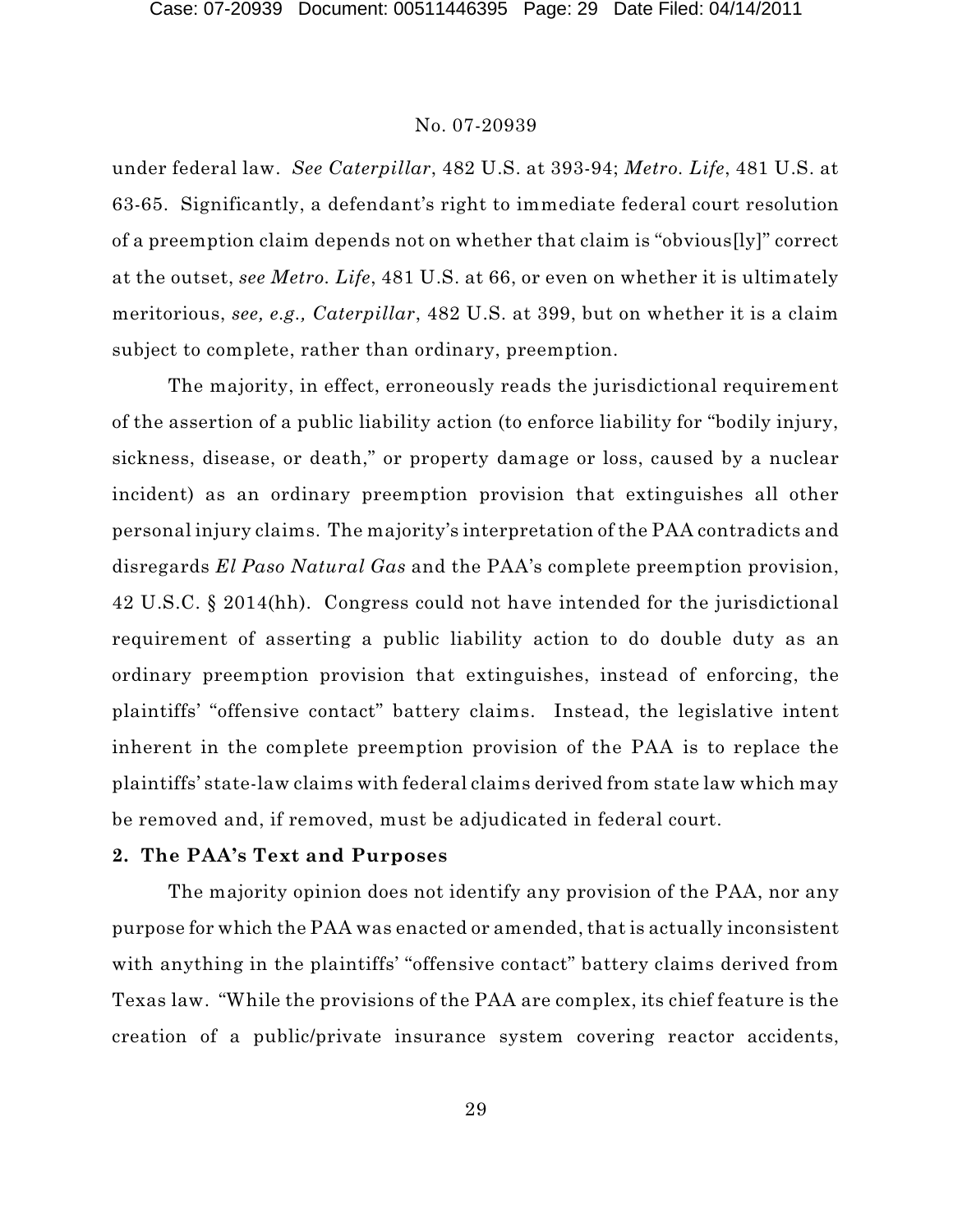accompanied by a limitation (or 'cap') on aggregate liability to the public in the event of a major accident." Richard Goldsmith, *Regulatory Reform and the Revival of Nuclear Power*, 20 Hofstra L. Rev. 159, 163 n.11 (1991). Section 2210 is titled "Indemnification and limitation of liability." It requires some licensees, and allows the Nuclear Regulatory Commission to require other licensees, to maintain specified financial protection to cover "public liability claims," 42 U.S.C. § 2210(a); provides that the Commission shall agree to indemnify and hold harmless specified licensees and other persons from damages for "public liability arising from nuclear incidents which is in excess of the level of financial protection required" of them, *id.* § 2210(c); and limits "the aggregate public liability for a single nuclear incident of persons indemnified" to specified dollar amounts, *id.* § 2210(e). Nothing in § 2210 is inconsistent with a state or federal court holding a defendant of any kind, including a nuclear licensee or contractor, liable for nuclear-radiation-caused personal injuries not resulting in bodily injury, sickness, disease, death, or property damage. Section 2210 is focused on providing nuclear licensees and contractors with protection from public liability arising from nuclear incidents, but it does not exclude or bar other types of harms from reparation by state or federal courts.

Until the 1988 amendments to the PAA, personal injury claims arising from nuclear radiation were brought under state law, although federal law preempted state law in some important respects. Therefore, absent complete diversity, the federal courts lacked original jurisdiction to hear most such claims. *See In re TMI Litig. Cases Consol. II*, 940 F.2d 832, 857 (3d Cir. 1991). That jurisdictional impediment assumed particular importance after the nuclear accident at Three Mile Island in 1979, which gave rise to "150 separate cases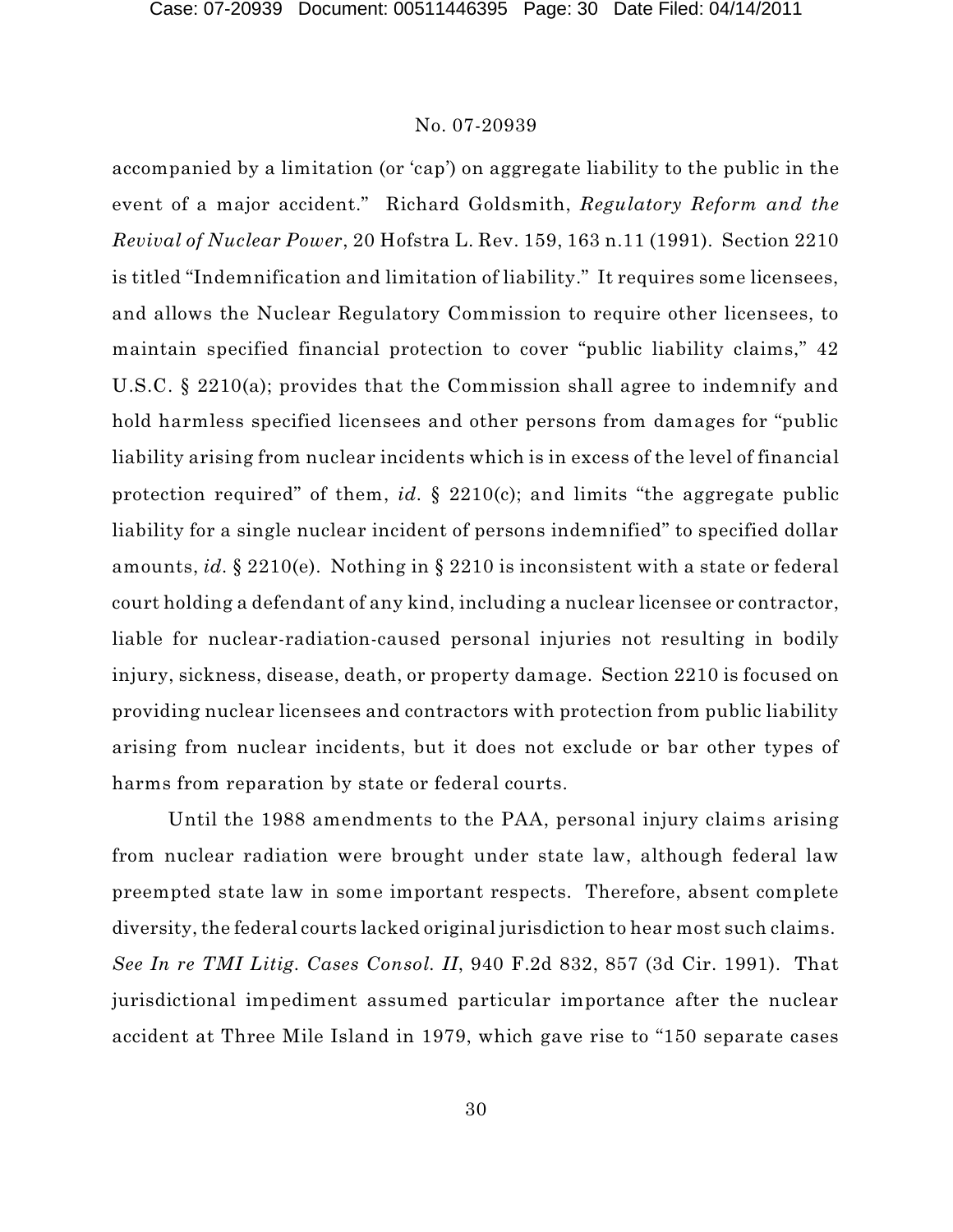against [Three Mile Island] defendants, with over 3,000 claimants, in various state and Federal courts." S. Rep. No. 100-218, at 13 (1987). There was then no mechanism for removing those cases to a single federal court. The then-existing removal and consolidation provisions of the PAA were confined to "extraordinary nuclear occurrences," *see* 42 U.S.C. § 2014(j), and the Commission had not declared the Three Mile Island incident to be such an occurrence. The resulting proliferation of uncoordinated lawsuits led Congress to amend the PAA's removal and consolidation provisions to encompass cases arising out of any "nuclear incident." *See* 42 U.S.C. § 2014(hh); *id.* § 2210(n)(2). To ensure removability, Congress converted "any suit asserting public liability" for a nuclear incident into "an action arising under" the PAA. *Id.* § 2014(hh).

In this case, the plaintiffs brought suit in state court alleging that they sustained both physical injuries and offensive contact batteries as the result of a nuclear incident, and the defendants — taking advantage of the PAA removed the entire case to federal court because it is a "suit asserting public liability" under the PAA. The federal district court rendered partial summary judgment against the plaintiffs because of the absence of a genuine issue as to the causation of their physical injuries by the alleged nuclear incident. Now, the majority holds that the dismissal of those claims also causes the plaintiffs' remaining claims — which involve battery by "offensive contact" and do not require proof of physical injury — to essentially be preempted and extinguished. The majority holds that those remaining claims must be dismissed, even though there has been no showing that the plaintiffs are unable to establish any of the elements of those claims. I would instead hold that those remaining claims must be adjudicated in accordance with the substantive rules for decision derived from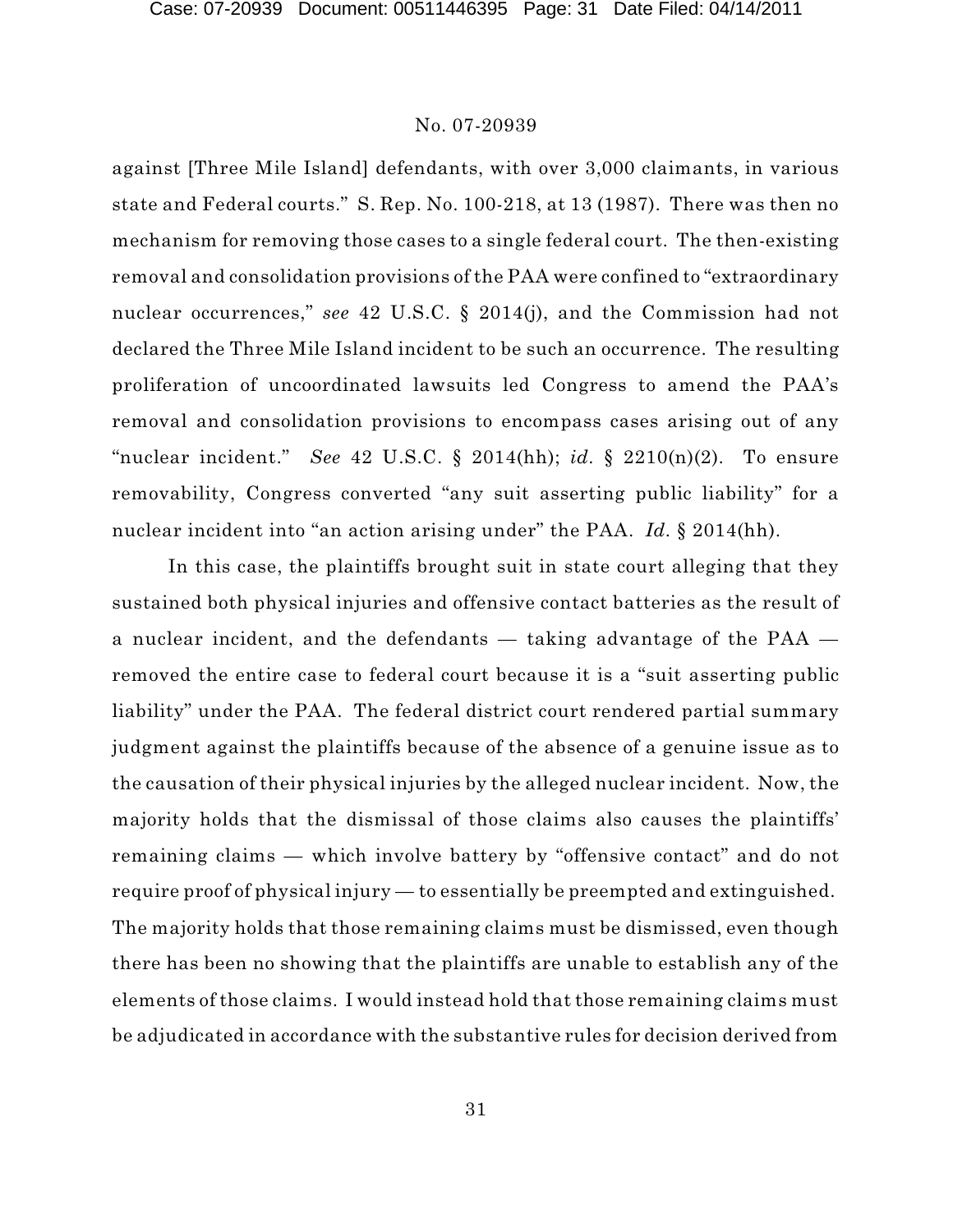state law, because the defendants have failed to show that the rules for decision of those claims are inconsistent with § 2210.

The PAA determines whether an action is a "public liability action" based on what a plaintiff "assert[s]," and not based on what the plaintiff is ultimately able to prove. *Id.* § 2014(hh). This determination has to be made at the time the action is either filed in, or removed to, a federal court, because the federal court has to determine whether it has jurisdiction over the case. Any case in which public liability for a nuclear incident is asserted is a "public liability action" to be adjudicated according to "substantive rules for decision" drawn from state law, "unless such law is inconsistent with the provisions of" § 2210. *Id.* There is no provision of §2210 that is inconsistent with the rules for decision derived from Texas law in plaintiffs' "offensive contact" battery claims in this case. Nor is there any provision of the PAA which requires a plaintiff to prove that a "nuclear incident" has occurred before he or she can recover on any claim.<sup>5</sup> Therefore, the plaintiffs should be able to proceed with their battery claims in the federal district court under the rules of decision derived from Texas law.

As the majority recognizes, "'The objective of a court called upon to interpret a statute is to ascertain congressional intent and give effect to legislative will.' The clearest indication of congressional intent is the words of the statute itself." *Davis v. Johnson*, 158 F.3d 806, 810-11 (5th Cir. 1998) (citation omitted) (quoting *Johnson v. Am. Airlines, Inc.*, 745 F.2d 988, 992 (5th

 $5$  As a practical matter, many kinds of state-law radiation tort claims require a plaintiff to allege that he or she has suffered some kind of bodily injury, illness, or property damage, which coincidentally may meet the definition of a "nuclear incident" under  $\S 2014(q)$ . But the PAA provides that state-law rules of decision, not § 2014(q)'s definition of a "nuclear incident," determine what a plaintiff must prove in order to recover on a tort claim in a "public liability action."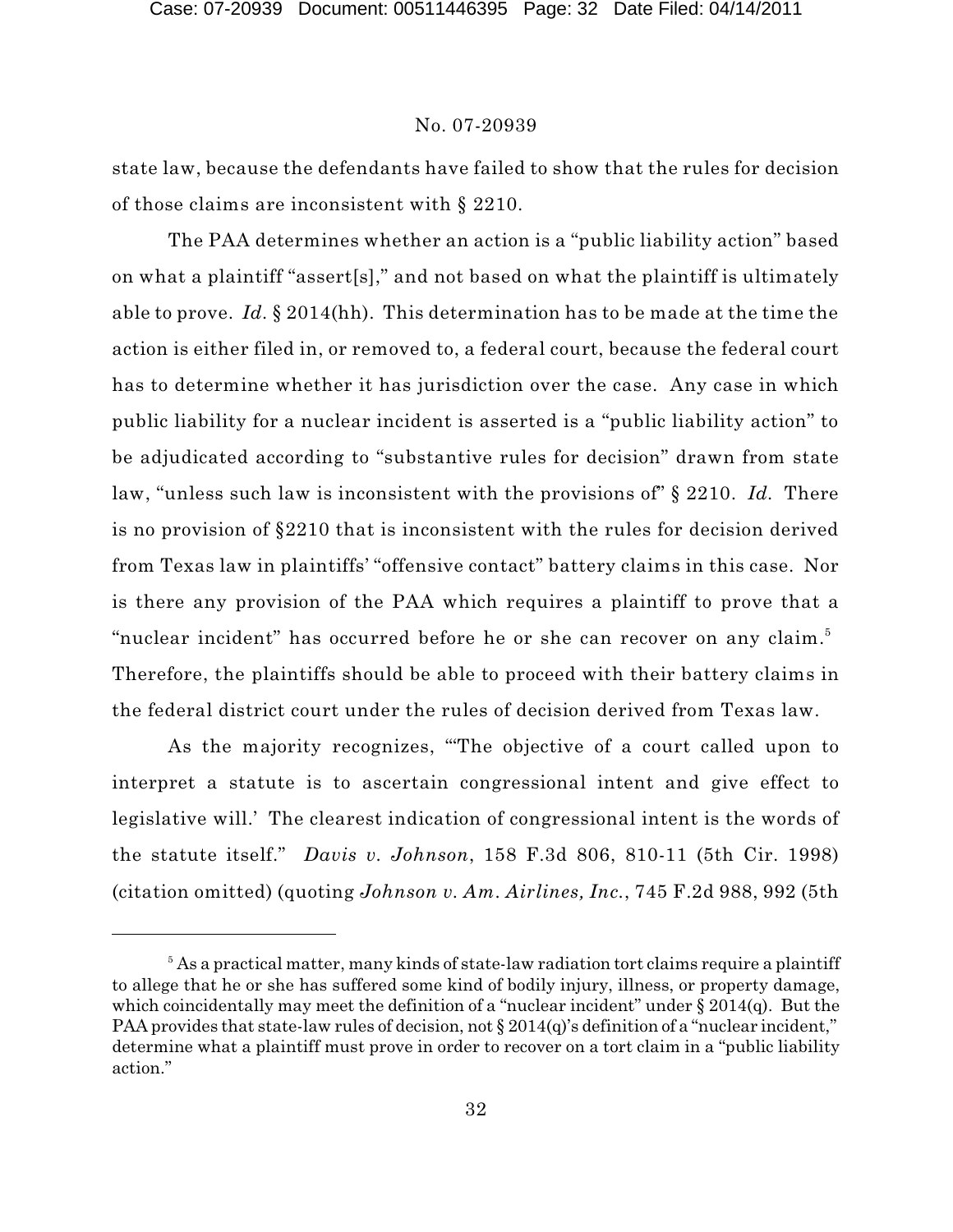Cir. 1984)). The words of § 2210 of the PAA do not require the plaintiffs to prove that a "nuclear incident" has occurred in order to pursue their "offensive contact" battery claims derived from state law. Furthermore, the statute's legislative history shows that the intention of Congress in enacting and amending the PAA was to preserve state tort law as much as possible. The report of the House Committee on Interior and Insular Affairs concerning the bill that became the Price-Anderson Amendments Act of 1988 declared that "the policy of only interfering with state tort law to the minimum extent necessary [is] a principle which has been embodied in the Price-Anderson Act for the last 30 years." H.R. Rep. No. 100-104, pt. 1, at 20 (1987). Consistent with this clearly stated congressional policy, courts ought not to read the PAA as impliedly putting up additional hurdles that are not found in either the relevant state law or the text of the PAA.

The majority's reading of the PAA contravenes the main purpose of the 1988 amendments, in which Congress in light of Three Mile Island provided that actions involving assertions of liability from "nuclear incidents" would be "public liability actions" deemed to arise under the PAA and to be removable and fully litigable in federal court. The purpose was to improve the manageability and fairness of litigation arising from nuclear accidents like Three Mile Island by making it possible to consolidate multiple suits in a single federal court. *See El Paso Natural Gas*, 526 U.S. at 477, 486. This goal is not furthered by the majority's holding that the PAA exempts radiation suit defendants from all liability, except for claims based on or incidental to bodily injury or property damage. Future radiation victims who prefer to litigate their radiation claims in state court are encouraged by the majority's interpretation of the PAA to file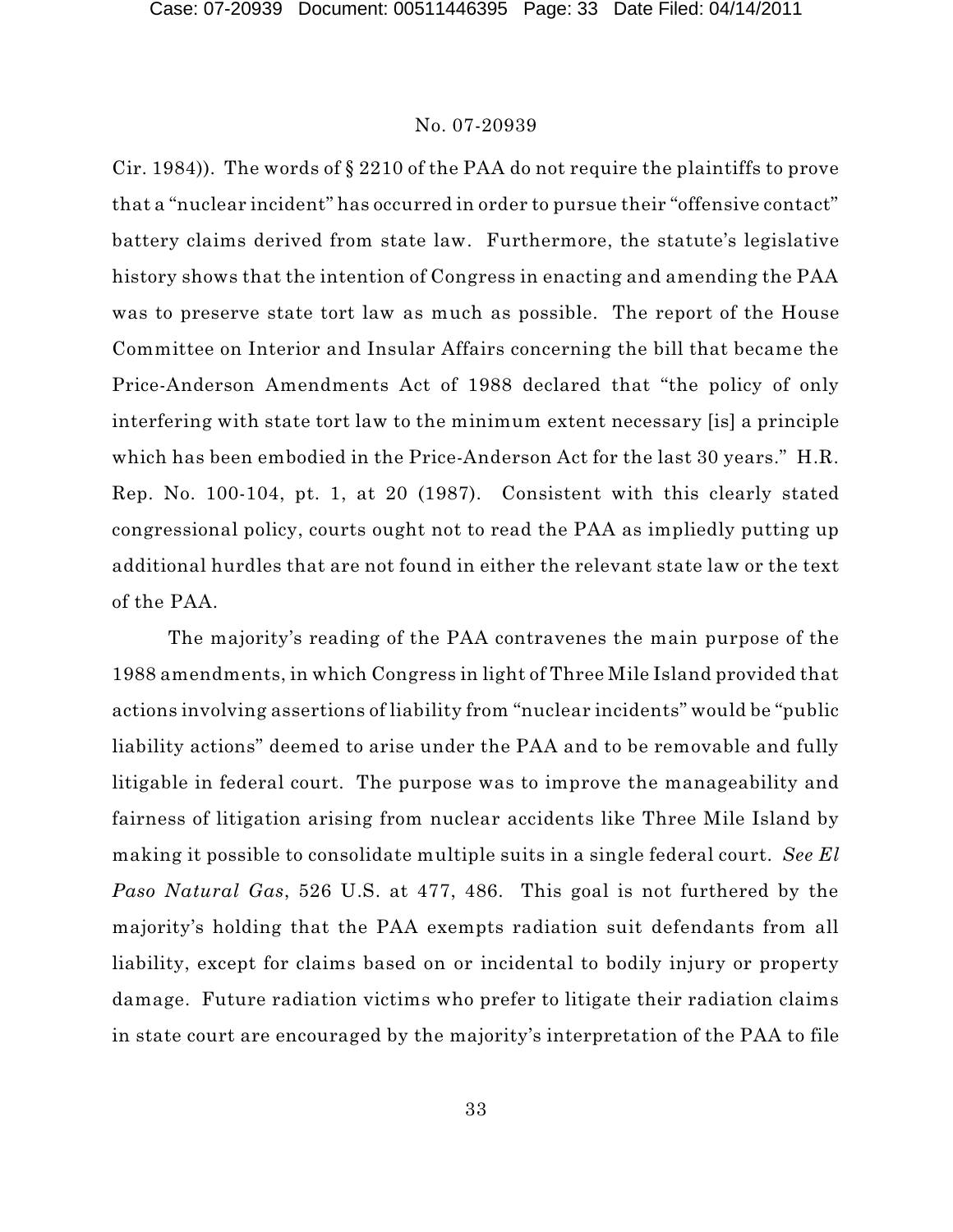separate non-bodily injury suits in state court and to avoid pleading a public liability action in every case, so as to prevent or deter the removal of their statelaw suits to federal court and the automatic extinguishment of claims that are not based on or incidental to successful bodily injury or property damage claims. The likely multiplication of artfully pleaded state court suits is apt to seriously undercut the 1988 amendments' clear goal of removal and consolidation of radiation suits to promote the efficient, fair and consistent resolution of claims arising from alleged or asserted nuclear incidents.

Indeed, the majority's reading of the PAA would impede Congress's purposes in the event of a future accident exactly like Three Mile Island. Ultimately, Three Mile Island does not appear to have caused any bodily injuries, sickness, disease, or death. Eric R. Pogue, *The Catastrophe Model of Risk Regulation and the Regulatory Legacy of Three Mile Island and Love Canal*, 15 Penn St. Envtl. L. Rev. 463, 467-72 (2007); *see In re TMI Litig.*, 193 F.3d 613 (3d Cir. 1999) (affirming grant of summary judgment in defendants' favor on some Three Mile Island-related personal injury claims). Therefore, if a similar incident were to occur in this circuit in the future, numerous plaintiffs would likely file separate suits in state court alleging only non-physical harms, in order to avoid having those claims brought into federal court and extinguished. The majority thus encourages the same proliferation of separate state-court lawsuits that Congress sought to prevent.

In an analogous statutory context in which Congress similarly provided for state law to serve as the source for federal rules for decision, our court and the Supreme Court have emphasized that courts should follow the applicable state law and refrain from creating additional rules of federal law. Similar to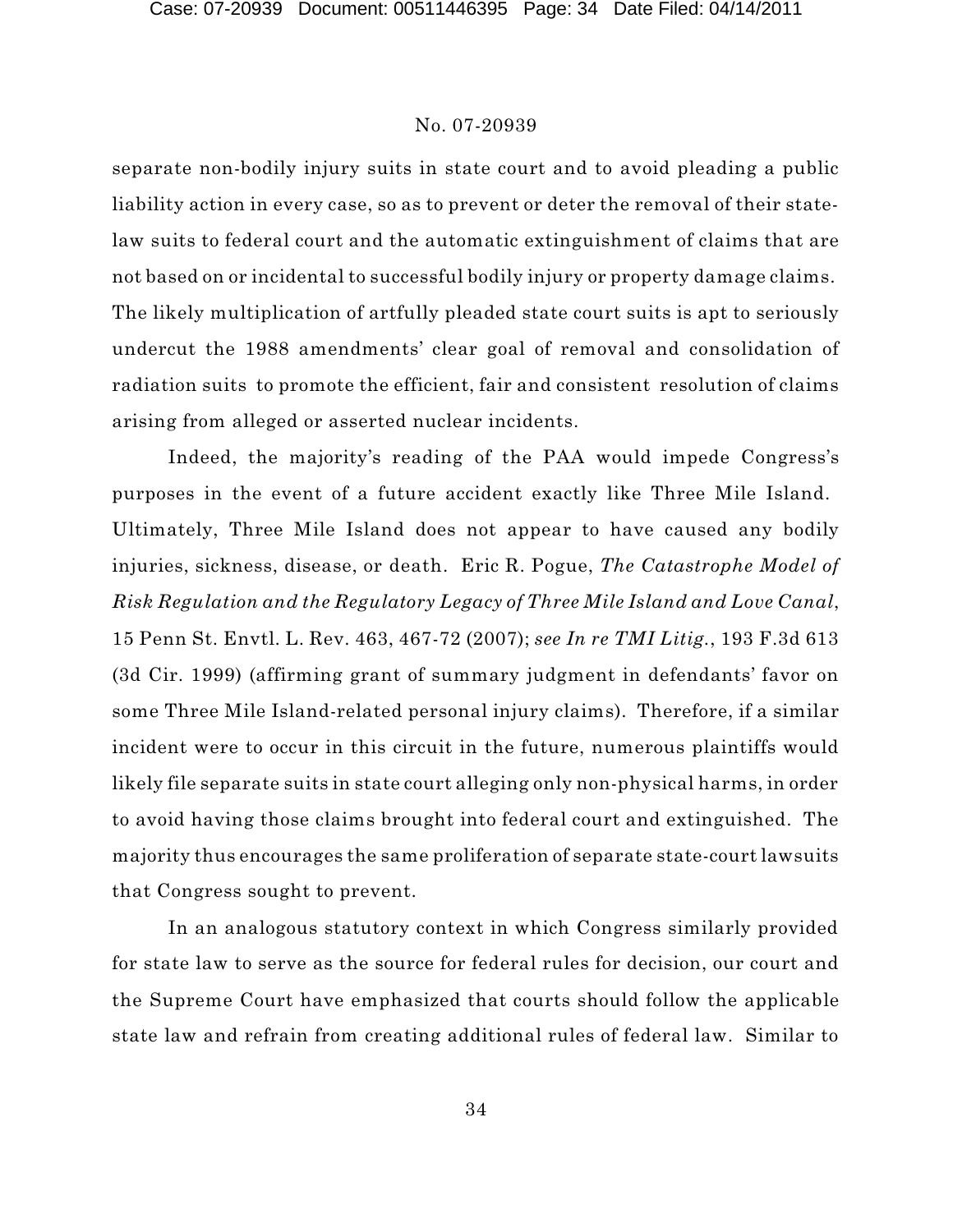the PAA, the Outer Continental Shelf Lands Act (OCSLA) provides for the application of state law as federal law. *See In re TMI Litig. Cases Consol. II*, 940 F.2d 832, 856 (3d Cir. 1991) (citing 43 U.S.C. § 1333(a)(2)). In an OCSLA case, *Chevron Oil Co. v. Huson,* 404 U.S. 97  $(1971)^6$  the Supreme Court explained: "Congress specified that a comprehensive body of state law should be adopted by the federal courts in the absence of existing federal law. . . . Thus, Congress . . . did not intend that federal courts fill in . . . 'gaps' [in federal statutes] by creating new federal common law." *Id.* at 104-05. Thus, "federal courts should not create interstitial federal common law when the Congress has directed that a whole body of state law shall apply." *Id.* at 105 n.8. Accordingly, in *Fontenot v. Dual Drilling Co.*, 179 F.3d 969 (5th Cir. 1999), we observed that "our Circuit has consistently rejected attempts of litigants to have 'federal common law' override rules of Louisiana tort law" in the OCSLA context. *Id.* at 977; *see also Olsen v. Shell Oil Co.*, 708 F.2d 976, 979 (5th Cir. 1983) (following *Huson* and deploring the creation of new federal common law in this context). In this case, the majority's imposition of an additional threshold requirement of proof of bodily injury, sickness, disease, death, or property damage fails to follow the example of these instructive OCSLA cases, and likewise fails to carry out the intent of Congress to "only interfer[e] with state tort law to the minimum extent necessary" through the PAA. H.R. Rep. No. 100-104, pt. 1, at 20 (1987).

In short, neither the words nor the purposes of the PAA support the majority's reading into the Act of a threshold requirement that the plaintiffs must succeed with a bodily injury, sickness, death, or property damage claim in

*Huson* was overruled in part, on other grounds that are not relevant here, by *Harper* <sup>6</sup> *v. Virginia Department of Taxation*, 509 U.S. 86 (1993), as recognized in *Reynoldsville Casket Co. v. Hyde*, 514 U.S. 749, 753 (1995).